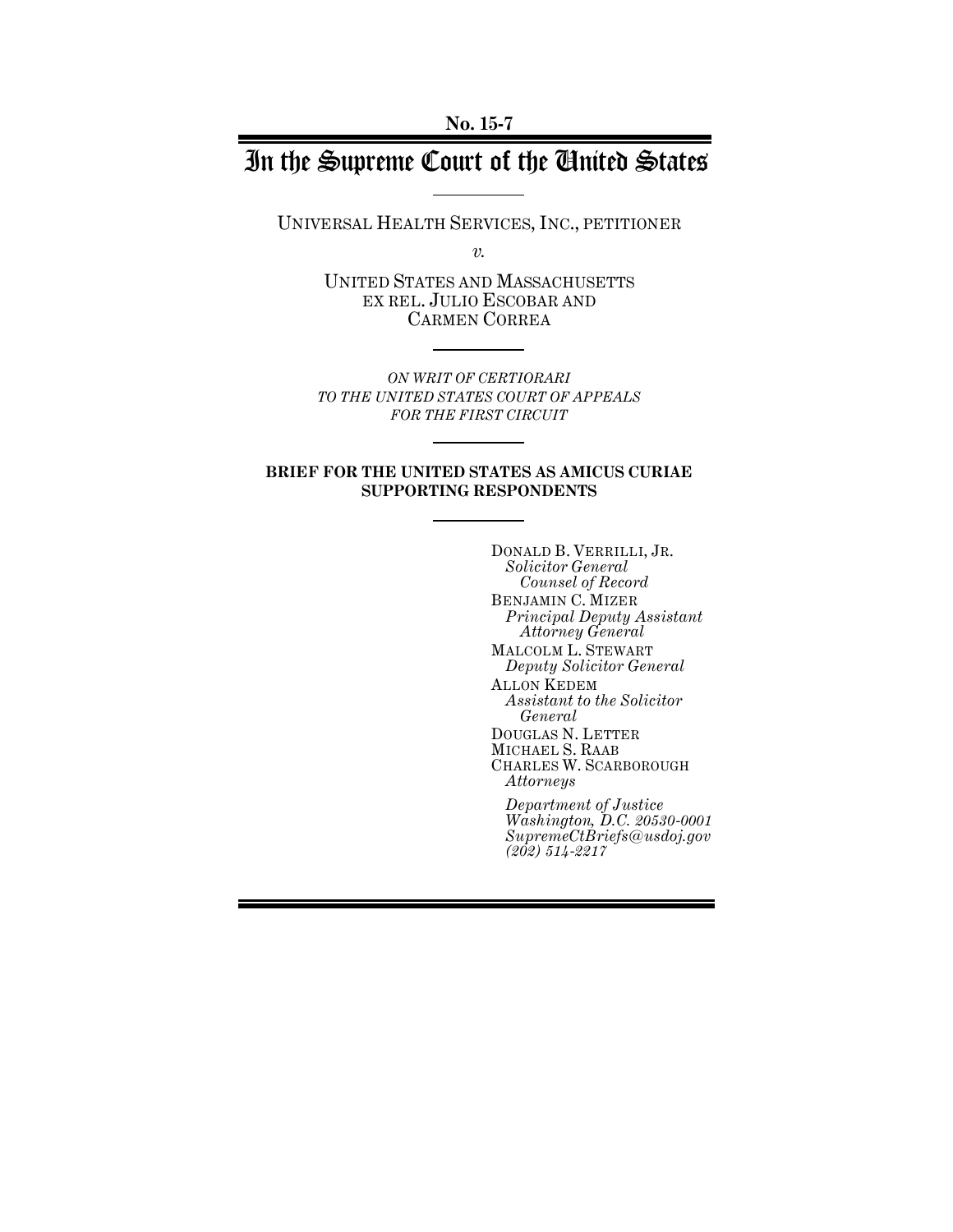### **QUESTIONS PRESENTED**

1. Whether a health services provider that requests payment from the government for providing psychiatric services, knowing but not disclosing that those services failed to meet requirements that were material to payment, has presented a "false or fraudulent claim for payment" under the False Claims Act, 31 U.S.C. 3729(a)(1)(A).

2. Whether such a claim for payment may be "false or fraudulent" even if the requirements that the provider violated were not expressly designated as conditions of payment.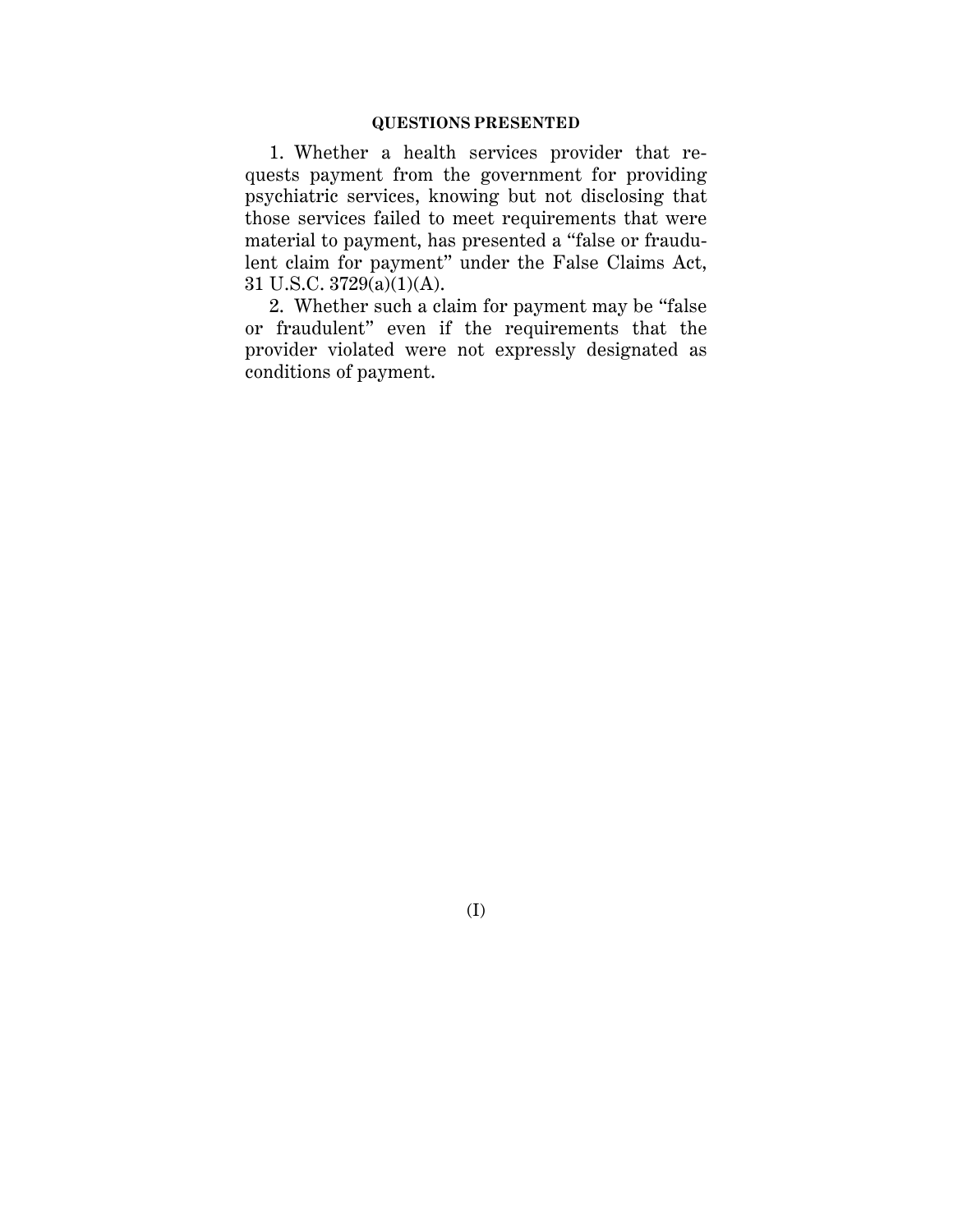## **TABLE OF CONTENTS**

Page

| Argument:                                                        |
|------------------------------------------------------------------|
| A claim for payment may be "false or fraudulent"<br>$\mathbf{L}$ |
| under the FCA even if the request for payment                    |
| itself does not contain an explicit falsehood 12                 |
| A. The FCA's text, history, and purposes                         |
| confirm that a claim for payment may be                          |
| "false or fraudulent" if it fails to disclose                    |
| the claimant's non-compliance with legal                         |
| or contractual requirements 13                                   |
|                                                                  |
| Petitioner's policy arguments provide no<br>B.                   |
| sound basis for limiting the FCA term "false"                    |
| or fraudulent claim" to payment requests                         |
|                                                                  |
| A claim for payment that is inconsistent with<br>II.             |
| a contractual or legal requirement may be                        |
| "false or fraudulent" even if the requirement                    |
| has not been explicitly identified as a condition of             |
| 27                                                               |
| Respondents have adequately pleaded that<br>III.                 |
| petitioner submitted false or fraudulent claims 33               |
|                                                                  |
|                                                                  |

## **TABLE OF AUTHORITIES**

## Cases:

| Allison Engine Co. v. United States ex rel. Sanders,  |  |
|-------------------------------------------------------|--|
|                                                       |  |
| Armstrong v. Exceptional Child Ctr., Inc., 135 S. Ct. |  |
|                                                       |  |
| BMW of N. Am., Inc. v. Gore, 517 U.S. 559 (1996)  20  |  |

## (III)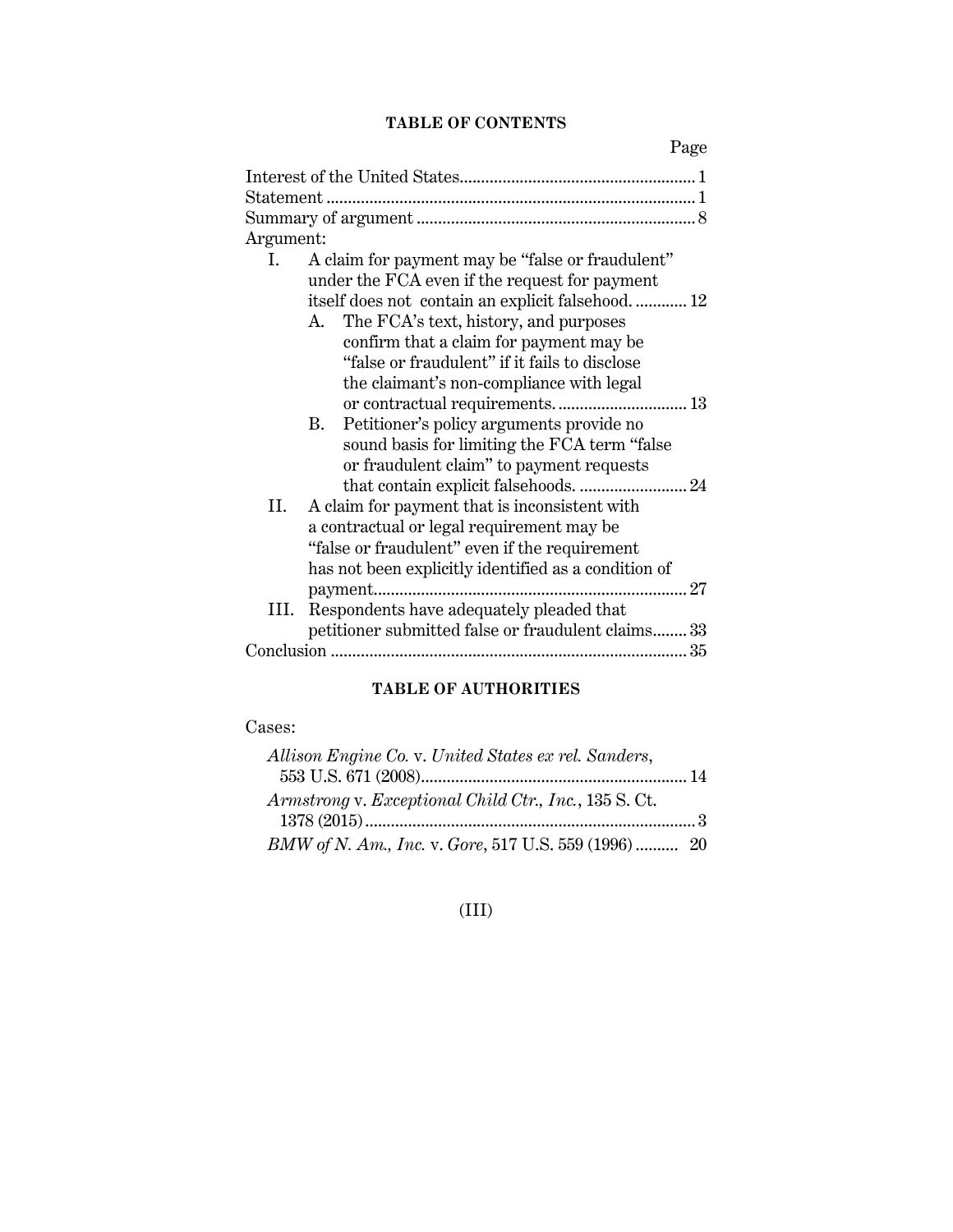| Cases-Continued:                                                                                              | Page |
|---------------------------------------------------------------------------------------------------------------|------|
| Community for Creative Non-Violence v. Reid,                                                                  |      |
| Ebeid ex rel. United States v. Lungwitz, 616 F.3d 993<br>(9th Cir.), cert. denied, 562 U.S. 1102 (2010)  15   |      |
|                                                                                                               |      |
| Junius Constr. Co. v. Cohen, 178 N.E. 672                                                                     |      |
|                                                                                                               |      |
| Matrixx Initiatives, Inc. v. Siracusano, 131 S. Ct.                                                           |      |
| Mikes v. Straus, 274 F.3d 687 (2d Cir. 2001) 15                                                               |      |
| Neder v. United States, 527 U.S. 1 (1999) 17, 19, 30                                                          |      |
| Omnicare v. Laborers Dist. Council Const. Indus.<br>Pension Fund, 135 S. Ct. 1318 (2015)  32, 33              |      |
| Shaw v. $AAA$ Eng'g & Drafting, Inc., 213 F.3d 519<br>(10th Cir. 2000)                                        |      |
| Tietsworth v. Harley-Davidson, Inc., 677 N.W.2d                                                               |      |
| United States v. Bornstein, 423 U.S. 303 (1976)  22                                                           |      |
| United States v. Neifert-White Co., 390 U.S. 228<br>$(1968)$                                                  | 12   |
| United States v. Sanford-Brown, Ltd., 788 F.3d 696<br>(7th Cir. 2015), petition for cert. pending, No. 15-    |      |
| United States v. Science Application Int'l Corp.,<br>626 F.3d 1257 (D.C. Cir. 2010) 14, 15, 31                |      |
| United States ex rel. Absher v. Momence Meadows<br><i>Nursing Ctr., Inc., 764 F.3d 699 (7th Cir. 2014) 15</i> |      |
| United States ex rel. Augustine v. Century Health<br>Servs., Inc., 289 F.3d 409 (6th Cir. 2002) 15            |      |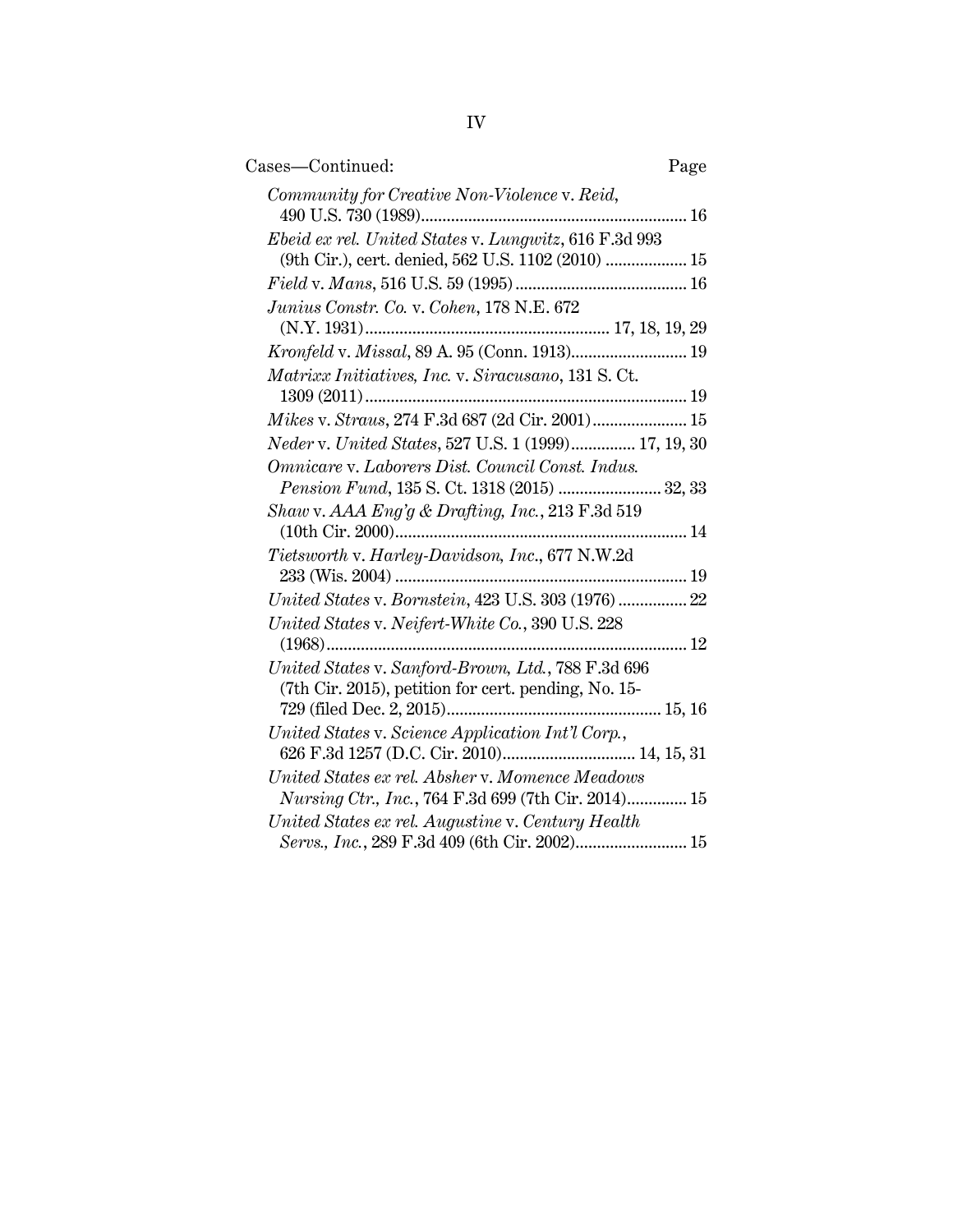| Cases-Continued:                                                                                                                                                         | Page |
|--------------------------------------------------------------------------------------------------------------------------------------------------------------------------|------|
| United States ex rel. Badr v. Triple Canopy, Inc.,<br>775 F.3d 628 (4th Cir. 2015), petition for cert. pend-<br>ing, No. 14-1440 (filed June 5, 2015) 15, 22, 23, 30, 31 |      |
| United States ex rel. Conner v. Salina Reg'l Health                                                                                                                      |      |
| United States ex rel. Marcus v. Hess, 317 U.S. 537                                                                                                                       |      |
| United States ex rel. Oliver v. Parsons Co., 195 F.3d<br>457 (9th Cir. 1999), cert. denied, 530 U.S. 1228                                                                |      |
| United States ex rel. Osheroff v. Humana, Inc.,                                                                                                                          |      |
| United States ex rel. Steury v. Cardinal Health, Inc.,                                                                                                                   |      |
| United States ex rel. Wilkins v. United Health Grp.,<br>Inc., 659 F.3d 295 (3d Cir. 2011) 15, 22, 29                                                                     |      |
| Vermont Agency of Natural Res. v. United States ex                                                                                                                       |      |

Statutes and regulation: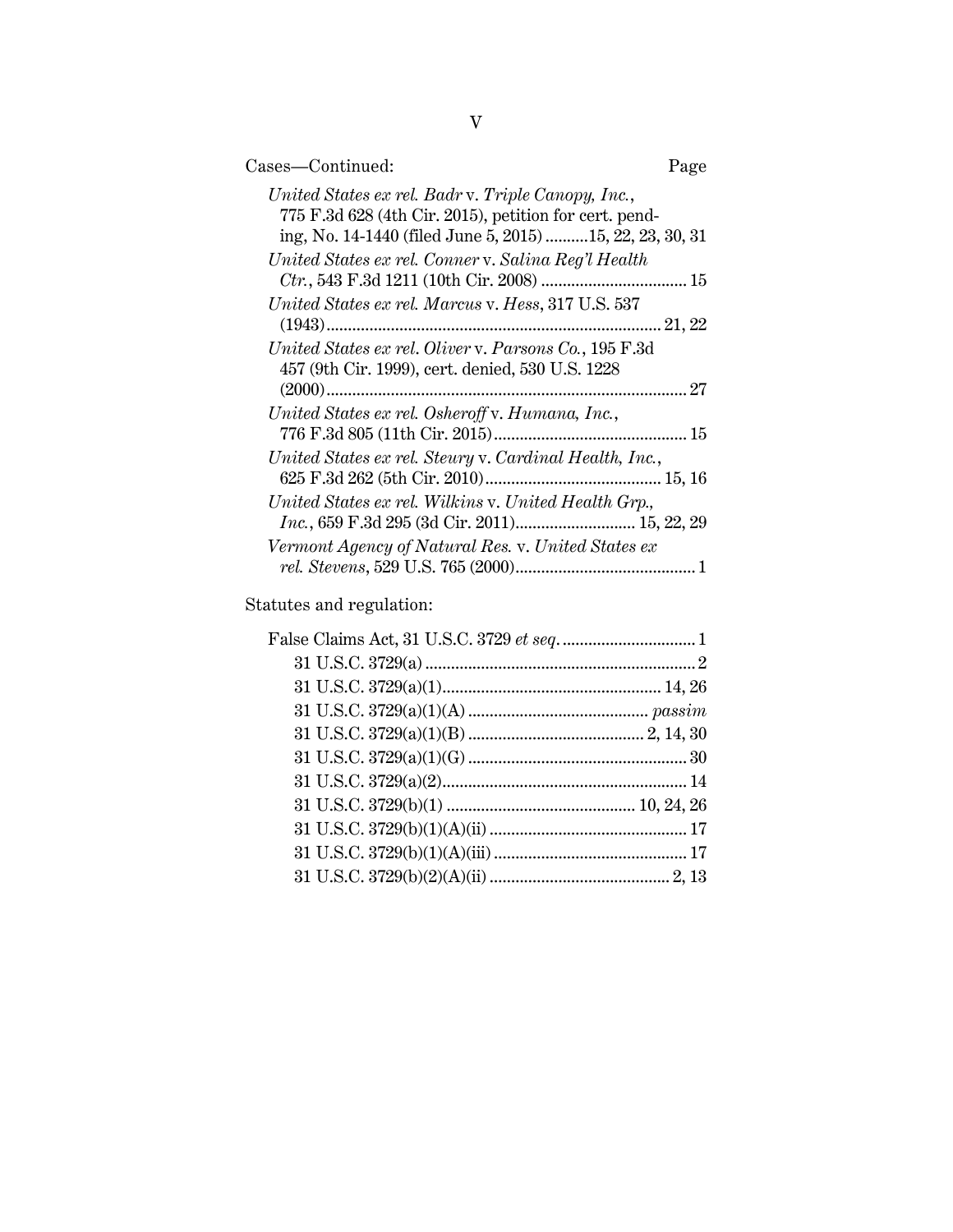| Statutes and regulations-Continued:         | Page |
|---------------------------------------------|------|
|                                             |      |
|                                             |      |
|                                             |      |
|                                             |      |
|                                             |      |
| Fraud Enforcement and Recovery Act of 2009, |      |
|                                             |      |
|                                             |      |
|                                             |      |
|                                             |      |
|                                             |      |
| 42 C.F.R.:                                  |      |
|                                             |      |
|                                             |      |
|                                             |      |
|                                             |      |
|                                             |      |
|                                             |      |
|                                             |      |
|                                             |      |
|                                             |      |
|                                             |      |
|                                             |      |
|                                             |      |
|                                             |      |
|                                             |      |
|                                             |      |
|                                             |      |
|                                             |      |
|                                             |      |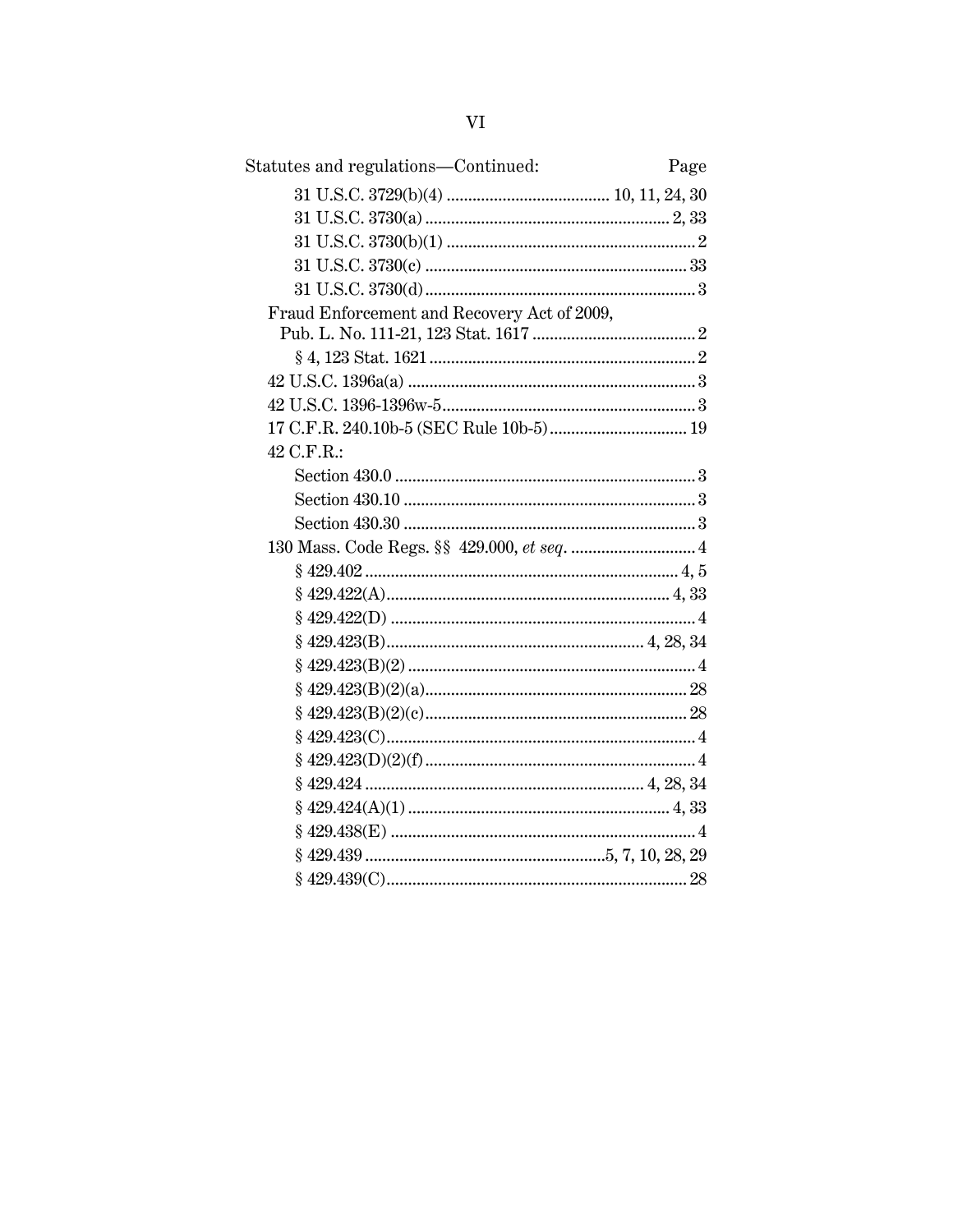| Regulation—Continued: | Page |
|-----------------------|------|
|                       |      |

### Miscellaneous:

| John R. Bullock, The Pebble in the Shoe: Making the |
|-----------------------------------------------------|
| Case for the Government Employee, 60 Tenn. L.       |
|                                                     |
|                                                     |
|                                                     |
| Prosser and Keeton on the Law of Torts (5th ed.     |
|                                                     |
|                                                     |
| S. Rep. No. 345, 99th Cong., 2d Sess. (1986) passim |
| Universal Health Servs., Inc., Quarterly Report     |
|                                                     |
| Webster's Third New International Dictionary        |
|                                                     |
| 2 Francis Wharton, A Treatise on Criminal Law       |
| 17                                                  |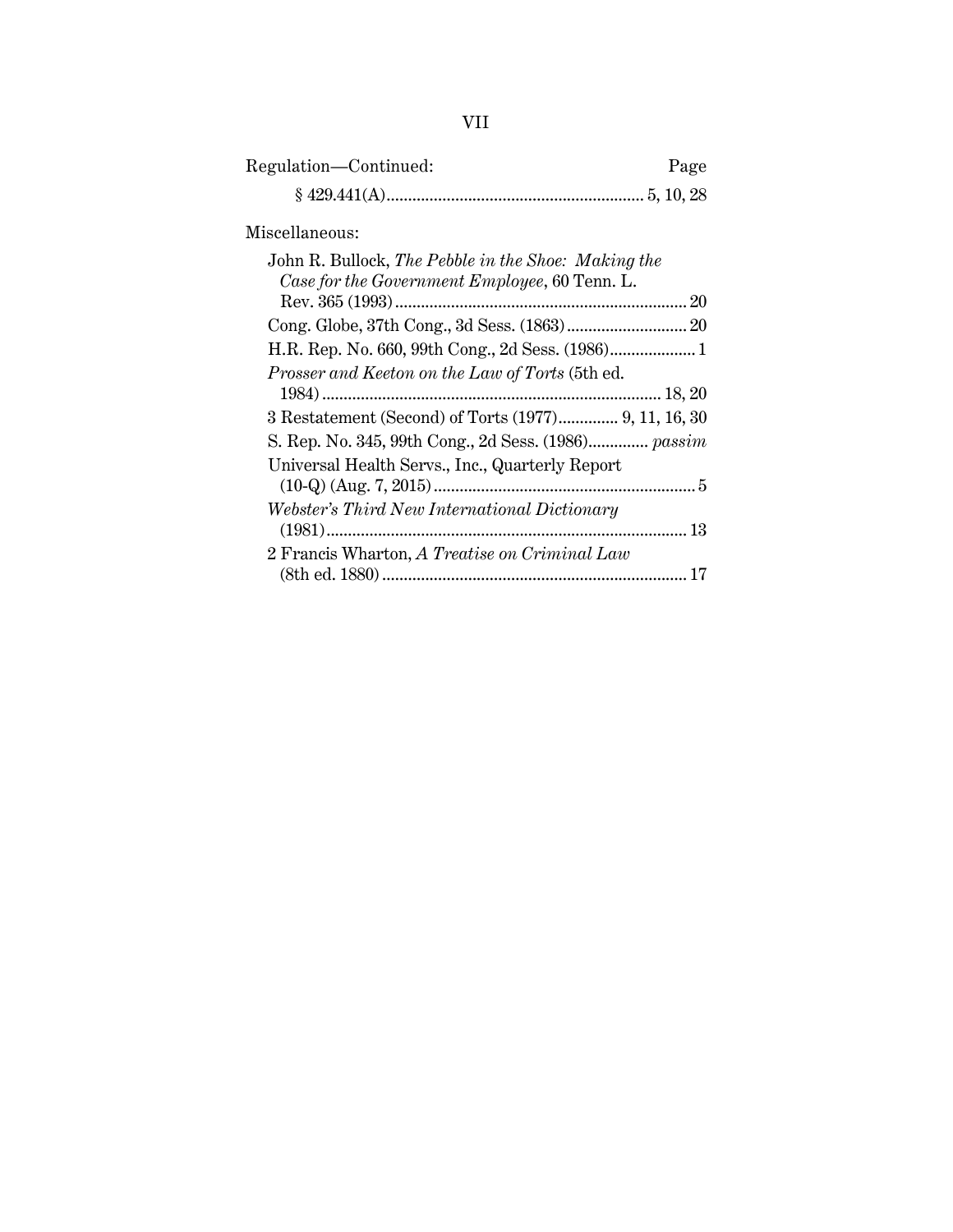## In the Supreme Court of the United States

No. 15-7

UNIVERSAL HEALTH SERVICES, INC., PETITIONER

*v.*

UNITED STATES AND MASSACHUSETTS EX REL. JULIO ESCOBAR AND CARMEN CORREA

*ON WRIT OF CERTIORARI TO THE UNITED STATES COURT OF APPEALS FOR THE FIRST CIRCUIT*

### **BRIEF FOR THE UNITED STATES AS AMICUS CURIAE SUPPORTING RESPONDENTS**

### **INTEREST OF THE UNITED STATES**

The False Claims Act (FCA or Act), 31 U.S.C. 3729 *et seq*., is "used as the primary vehicle by the Government for recouping losses suffered through fraud." H.R. Rep. No. 660, 99th Cong., 2d Sess. 18 (1986). The United States therefore has a substantial interest in the proper interpretation of the Act.

### **STATEMENT**

1. Congress enacted the FCA "in 1863 with the principal goal of stopping the massive frauds perpetrated by large private contractors during the Civil War." *Vermont Agency of Natural Res.* v. *United States ex rel. Stevens*, 529 U.S. 765, 781 (2000) (brackets and internal quotation marks omitted). Since that time, the FCA "has been used more than any other

(1)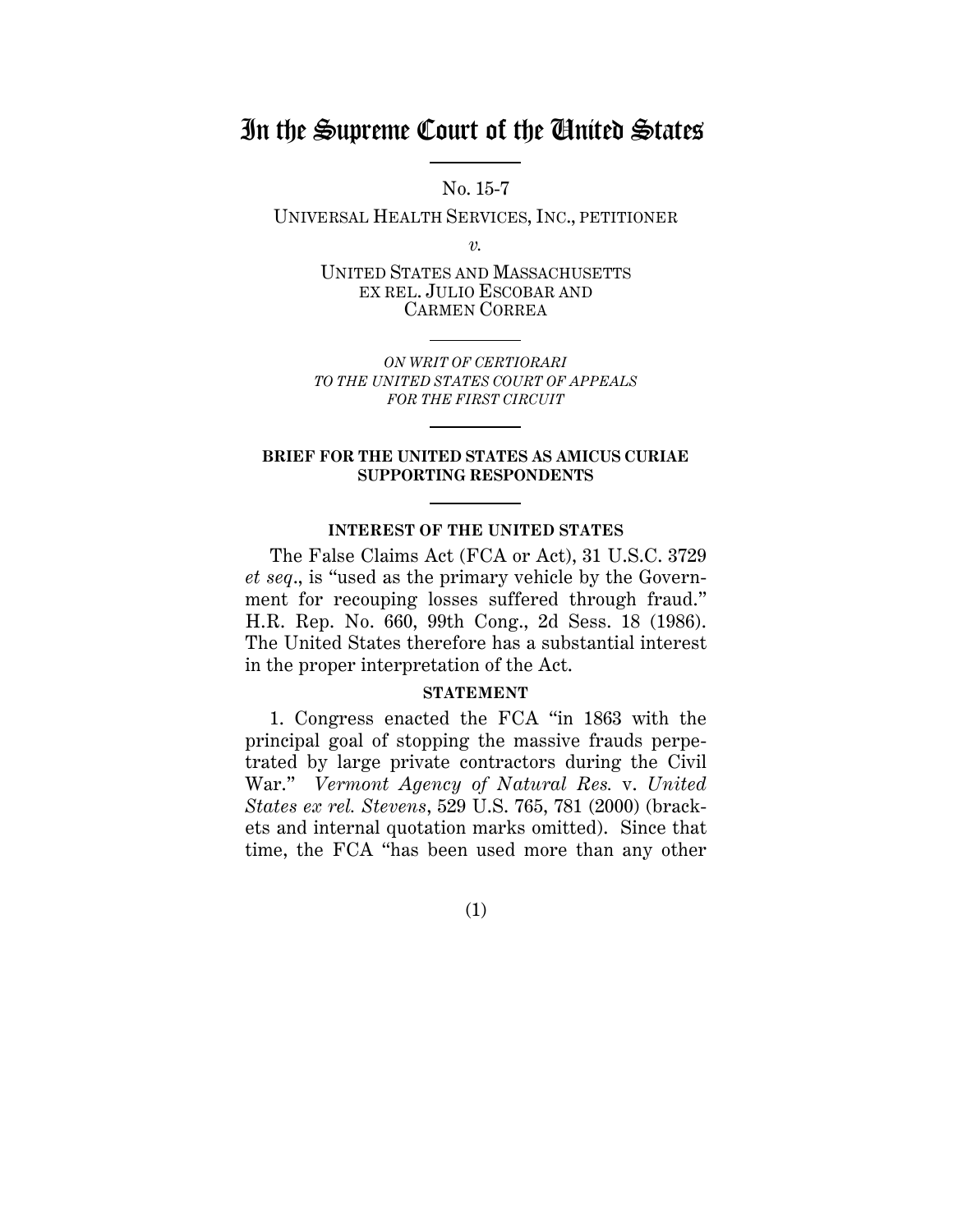[statute] in defending the Federal treasury against unscrupulous contractors and grantees." S. Rep. No. 345, 99th Cong., 2d Sess. 4 (1986) (Senate Report).

a. The FCA imposes civil liability for a variety of deceptive practices involving government funds and property. *Inter alia*, the Act renders liable any person who "knowingly presents, or causes to be presented, a false or fraudulent claim for payment or approval," 31 U.S.C.  $3729(a)(1)(A)$ ; and any person who "knowingly makes, uses, or causes to be made or used, a false record or statement material to a false or fraudulent claim," 31 U.S.C. 3729(a)(1)(B).<sup>1</sup> The FCA defines the term "claim" to include requests for money "made to a contractor, grantee, or other recipient" of federal funds "if the money or property is to be spent or used on the Government's behalf or to advance a Government program or interest." 31 U.S.C.  $3729(b)(2)(A)(ii)$ .

A person who violates the FCA is liable to the United States for civil penalties plus three times the amount of the government's damages. 31 U.S.C. 3729(a). Suits to collect those penalties and damages may be brought either by the Attorney General, or by a private person (known as a relator) in the name of the United States, in an action commonly referred to as a qui tam action.  $31 \text{ U.S.C. } 3730(a)$  and (b)(1). If a

<sup>&</sup>lt;sup>1</sup> The Fraud Enforcement and Recovery Act of 2009, Pub. L. No. 111-21, 123 Stat. 1617, modified and renumbered the subsections of 31 U.S.C. 3729(a). § 4, 123 Stat. 1621. Although this case involves at least some claims submitted prior to 2009, the parties have assumed that the amended provisions of the FCA apply. See, *e.g.*, Pet. Br. 5. This brief similarly refers to the amended version, which does not differ from its predecessor in any way relevant to this case.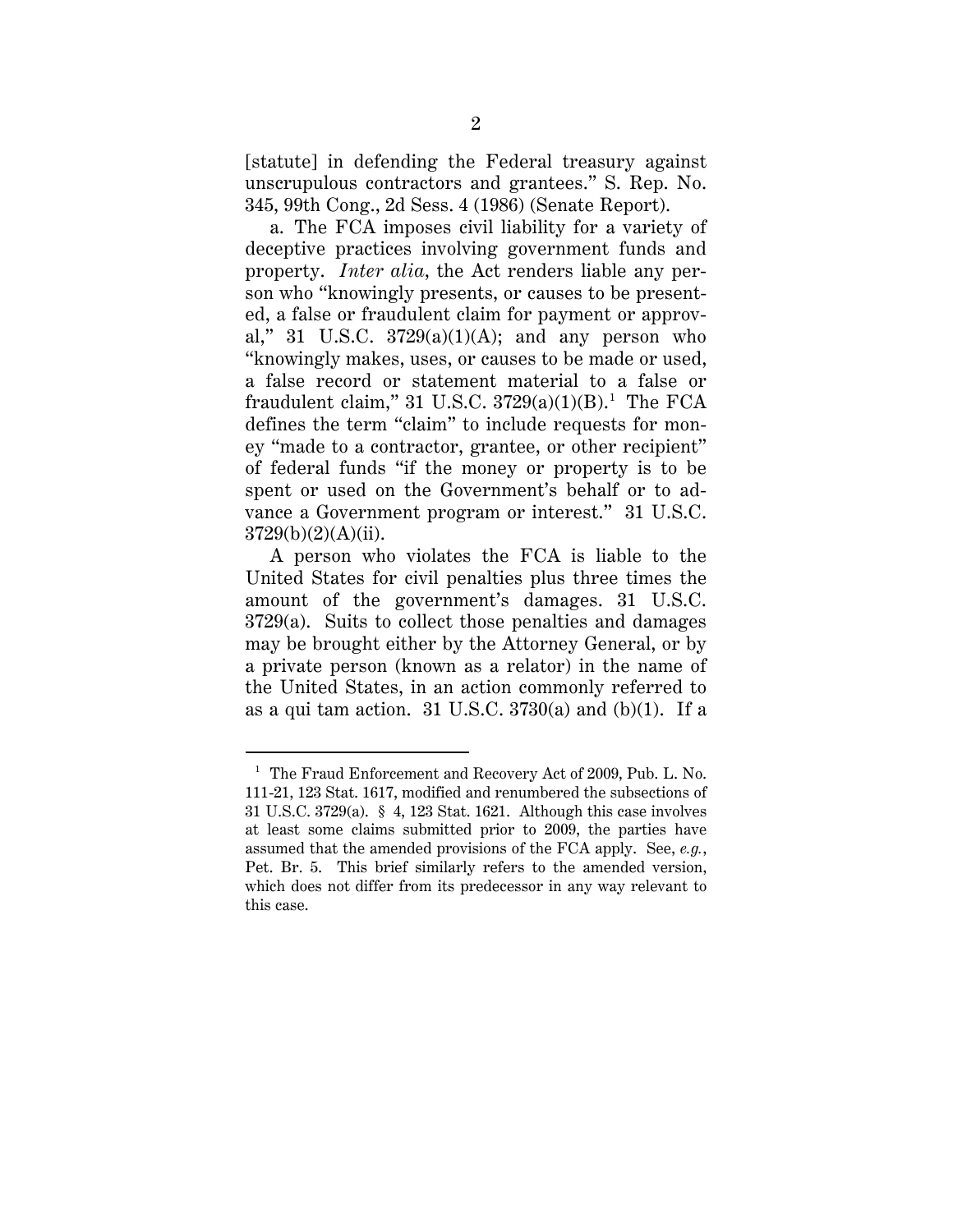qui tam action results in the recovery of damages or civil penalties, the award is divided between the government and the relator. 31 U.S.C. 3730(d).

b. Medicaid is a jointly funded federal-state program that provides health care to needy individuals. See 42 U.S.C. 1396-1396w-5. "Congress provides federal funds in exchange for the States' agreement to spend them in accordance with congressionally imposed conditions." *Armstrong* v. *Exceptional Child Ctr., Inc.*, 135 S. Ct. 1378, 1382 (2015). Medicaid is administered at the federal level by the Centers for Medicare and Medicaid Services (CMS). Within broad federal rules, and subject to supervision by CMS, each State determines its own eligibility criteria for beneficiaries, the types and range of services that are covered, payment levels for various services, and administrative and operating procedures. 42 C.F.R. 430.0.

Providers of health services under Medicaid submit claims for payment directly to the State, which pays the claims and obtains the federal portion of the payments from accounts that draw on the United States Treasury. After the end of each calendar quarter, the State submits to CMS a final expenditure report, which allows adjustment to the quarterly federal funding amount to reconcile the estimated and actual expenditures. 42 C.F.R. 430.0 and 430.30. In this way, the States act as gatekeepers for both federal and state Medicaid expenditures.

To qualify for federal funds, each participating State must submit to CMS a "plan for medical assistance" that details the nature and scope of the State's Medicaid program and demonstrates its compliance with the Medicaid Act. 42 U.S.C. 1396a(a); 42 C.F.R.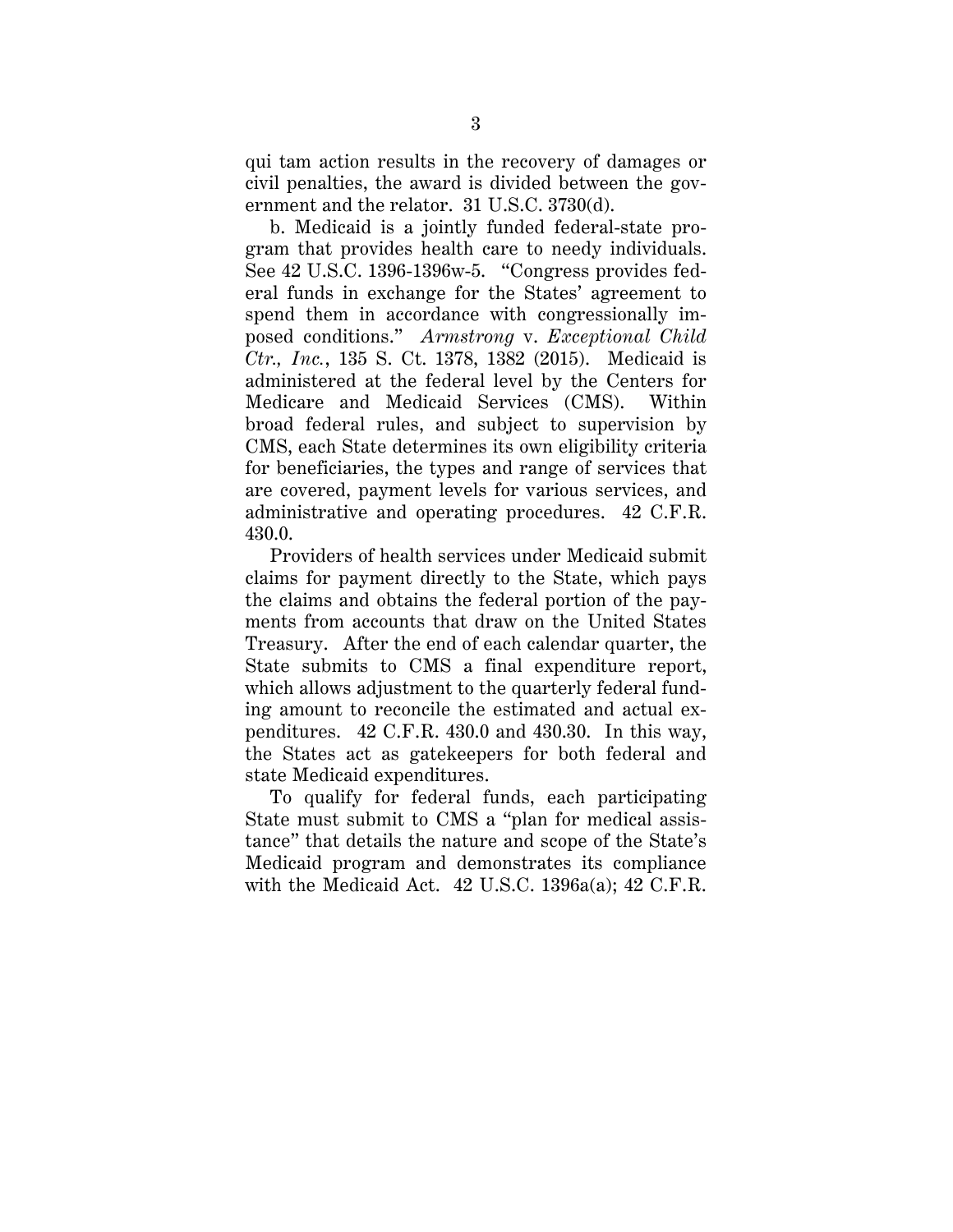430.10. In accordance with that process, the Commonwealth of Massachusetts has promulgated regulations governing its Medicaid program, which is known as MassHealth. Pet. App. 3.

Chapter 429 of the MassHealth regulations, see 130 Mass. Code Regs. §§ 429.000 *et seq*., establishes comprehensive requirements concerning the nature, scope, and quality of mental health services to be provided both at "parent centers" and at "satellite facilities" operating under the license and administration of a parent center. *Id.* § 429.402. *Inter alia*, mental health centers must employ three or more "core professional" staff members, at least one of whom "must be a psychiatrist," who are properly qualified and trained to treat mental health conditions. *Id.* § 429.422(A); see *id.* § 429.424(A)(1) (psychiatrist "must either currently be certified" by one of two national licensing boards or "be eligible and applying for such certification"). Other staff members must be adequately supervised by qualified staff with appropriate training. See *id.* § 429.422(D); *id.* § 429.423(C) and (D)(2)(f); *id.* § 429.438(E); see also *id.* § 429.424 ("Qualifications of Professional Staff Members Authorized to Render Billable Mental Health Center Services by Core Discipline"). All mental health centers must designate a "clinical director," who is "responsible \* \* \* for the direction and control of all professional staff members and services." *Id.* § 429.423(B). Clinical directors must ensure appropriate staffing and supervision at all facilities, including satellite facilities. *Id.* § 429.423(B)(2).

The MassHealth regulations condition the reimbursement of claims for mental health services on compliance with the training and supervision re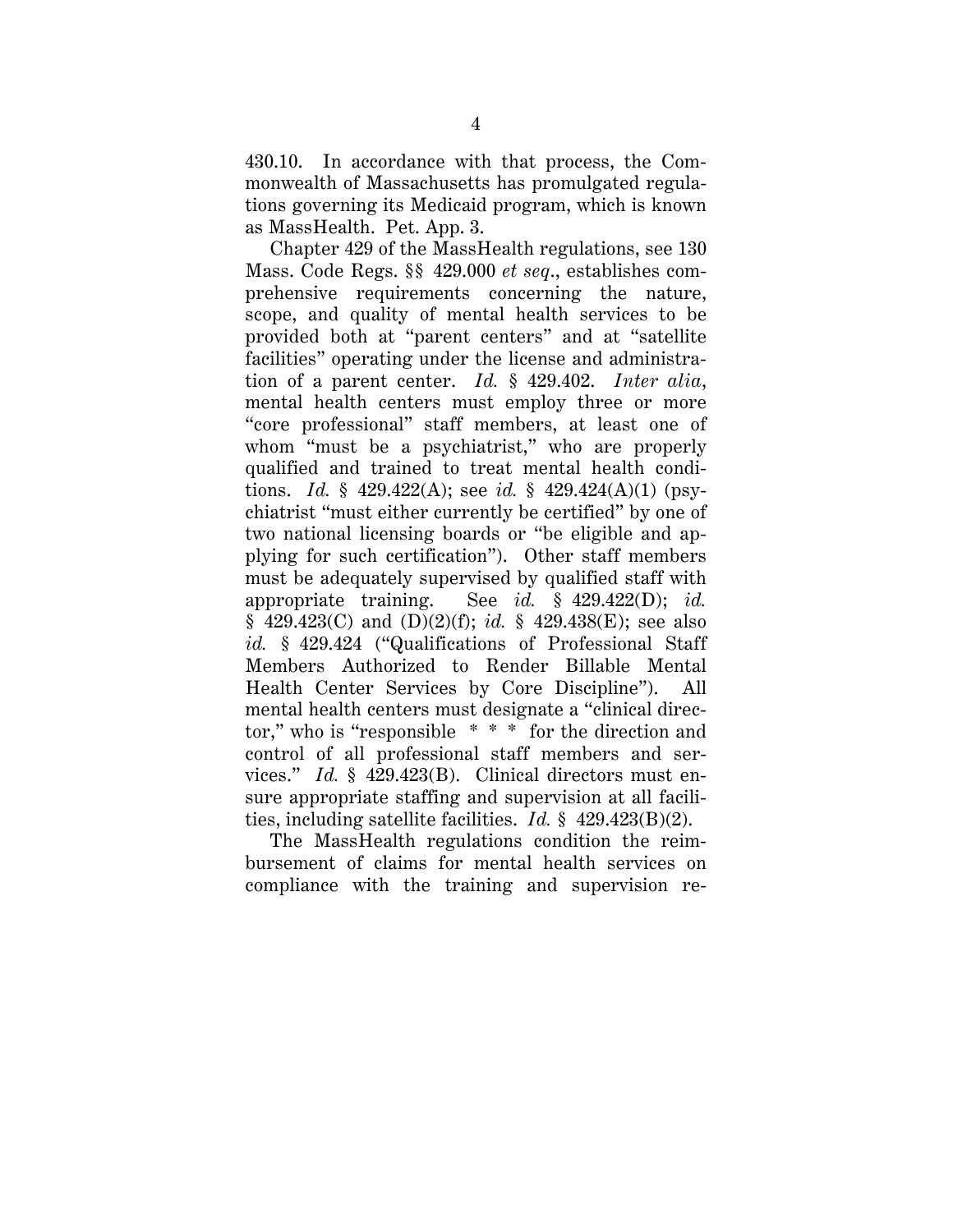quirements established in the regulations. Section 429.439 states that "[s]ervices provided by a satellite program are reimbursable only if the program meets the standards" described in the subsections of that provision. Another regulation states that "MassHealth \* \* \* pays for diagnostic and treatment services only when a professional staff member, as defined by [Section] 429.424, personally provides these services." 130 Mass. Code Regs. § 429.441(A). The regulations thus make clear that adequate staffing, training, and supervision of mental health care providers are prerequisites to government reimbursement of Medicaid claims.

2. Petitioner Universal Health Services, Inc. receives "Medicaid revenues in excess of \$90 million annually" for medical services provided in Massachusetts.<sup>2</sup> Petitioner owns and operates a number of mental health care facilities, including Arbour Counseling Services in Lawrence, Massachusetts. Arbour is a "satellite facility" within the meaning of the MassHealth regulations. See 130 Mass. Code Regs. § 429.402 (defining satellite facility).

Yarushka Rivera was a teenage recipient of MassHealth benefits who received mental health counseling services at Arbour beginning in 2007. Pet. App. 4-5. Rivera was initially assigned to two different counselors, neither of whom had the requisite licenses to provide mental health care. *Id.* at 5. After

 <sup>2</sup> See Universal Health Servs., Inc., Quarterly Report (10-Q) (Aug. 7, 2015), http://ir.uhsinc.com/phoenix.zhtml?c=105817&p= irol-SECText&TEXT=aHR0cDovL2FwaS50ZW5rd2l6YXJkLmN vbS9maWxpbmcueG1sP2lwYWdlPTEwNDIxNzA1JkRTRVE9MC ZTRVE9MCZTUURFU0M9U0VDVElPTl9FTlRJUkUmc3Vic2lk PTU3.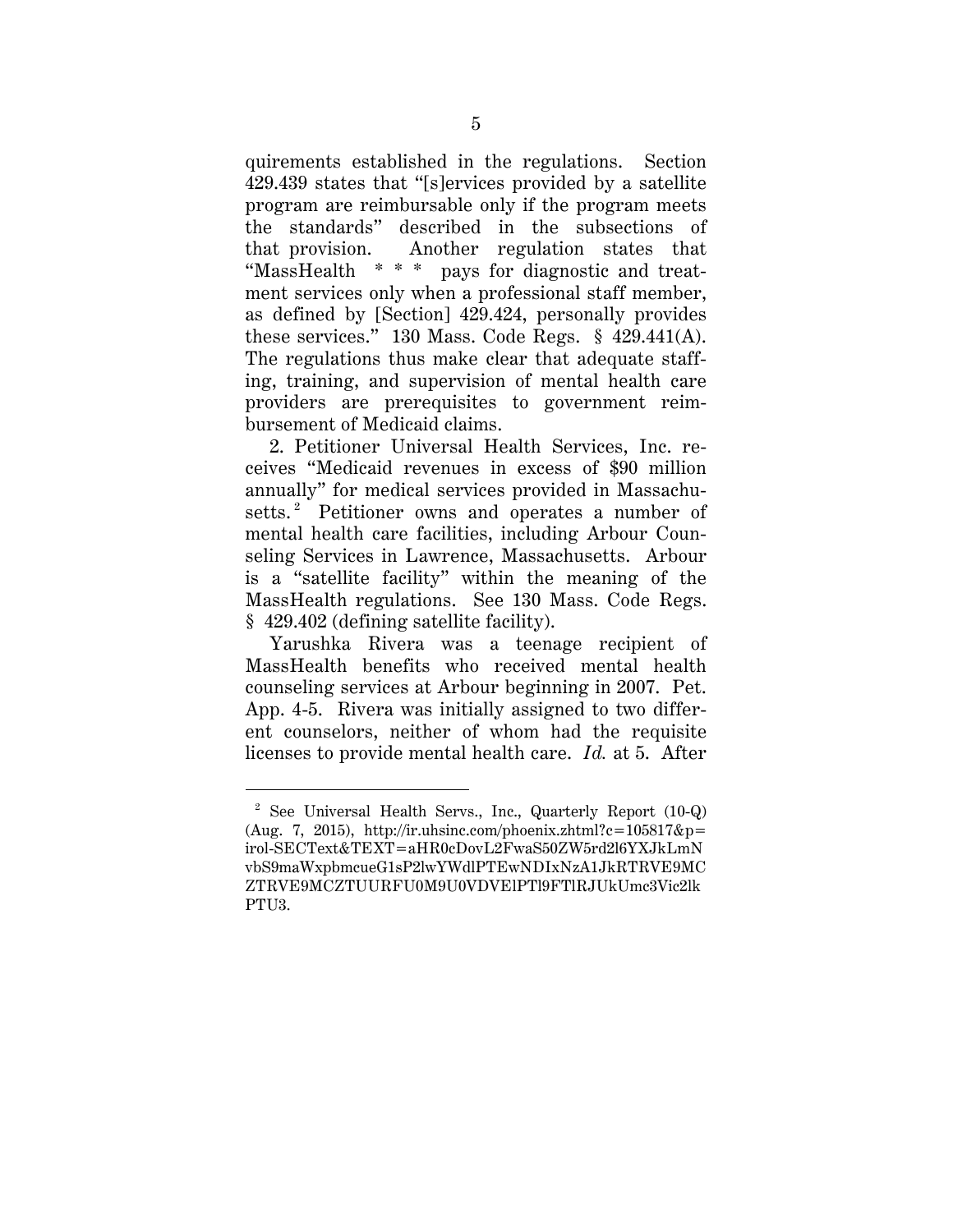her parents became concerned that the clinical director at Arbour, Edward Keohan, was not adequately supervising those two counselors, Rivera was transferred to a different therapist, Anna Fuchu, who "held herself out as a psychologist with a Ph.D." *Ibid.* It was later revealed, however, that Fuchu had "trained at an unaccredited online school" and that her application for a professional license had been rejected. *Ibid.* Despite lacking required credentials, Fuchu treated Rivera and diagnosed her with bipolar disorder. *Ibid*.

In May 2009, Rivera's behavioral problems worsened, and officials at her school informed her that she would be allowed to attend classes only if she saw a psychiatrist. Fuchu referred Rivera to Maribel Ortiz, another staff member at Arbour. It was later revealed that Ortiz, like Fuchu, was neither boardcertified nor supervised by a licensed psychiatrist at Arbour. To treat Rivera, Ortiz prescribed an antiseizure medication commonly known as Trileptal. Rivera soon experienced an adverse reaction to the medication, and on May 13 she had a seizure and was hospitalized. Rivera resumed treatment at Arbour, but in October she suffered another seizure and died. Rivera's parents subsequently filed administrative complaints with several state agencies, and the Massachusetts Department of Public Health determined that Arbour had violated a variety of regulations regarding staff supervision and licensure. Pet. App. 5-7.

3. In 2013, Rivera's parents (respondents here) filed a qui tam suit against petitioner under the Massachusetts False Claims Act and the federal FCA. They alleged that petitioner had requested payment for mental health services despite knowing that its operations failed to comply with a variety of licensure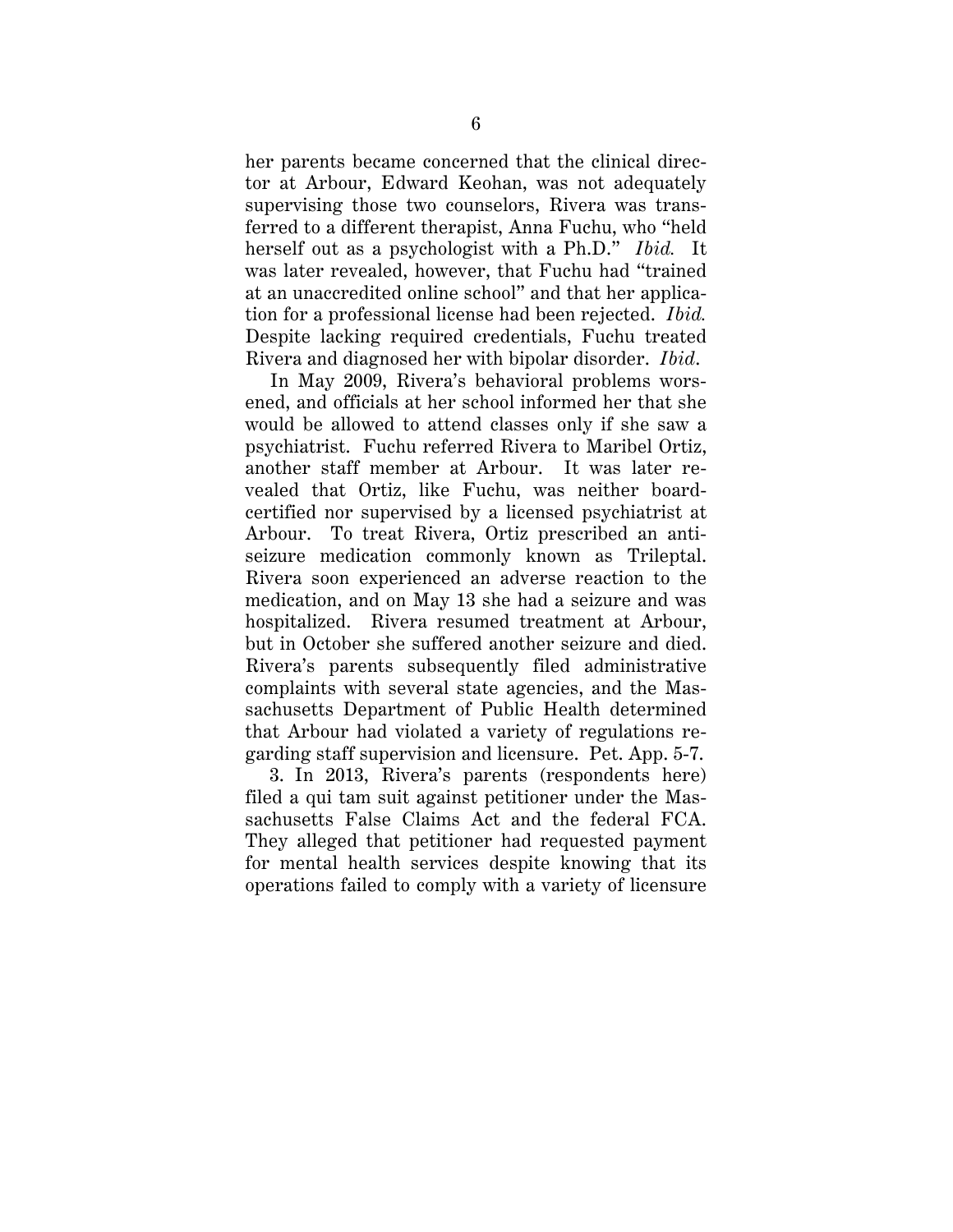and supervision requirements. The United States and the Commonwealth of Massachusetts declined to intervene in the suit. Pet. App. 8-9 & n.8.

a. The district court dismissed the complaint. Pet. App. 25-53. The court found that most of the regulatory requirements that petitioner was alleged to have violated were not "preconditions to payment" but instead merely "establishe[d] requirements for *participation* of mental health centers in MassHealth." *Id.* at 39 (citation omitted). The court further held that, although the "plain provisions [of Section 429.439] indicate that it is a condition of payment," respondents had failed to plead with particularity a misrepresentation of compliance with any of the standards enumerated or cross-referenced in that provision. *Id.* at 43-44 (internal quotation marks omitted).

b. The court of appeals reversed and remanded. Pet. App. 1-24. The court explained that, to determine whether petitioner's alleged conduct could give rise to FCA liability, "[w]e ask simply whether the defendant, in submitting a claim for reimbursement, knowingly misrepresented compliance with a material precondition of payment." *Id.* at 13. The court next addressed the distinction drawn by the district court "between conditions of participation and conditions of payment." *Id.* at 14. The court concluded that, because the relevant MassHealth regulations "clearly impose conditions of payment," it was unnecessary to decide whether (as the district court had held) "*only* claims premised on misrepresentation of compliance with a condition of payment are cognizable under the FCA." *Id.* at 15.

The court of appeals held that respondents' complaint had adequately alleged violations of the FCA.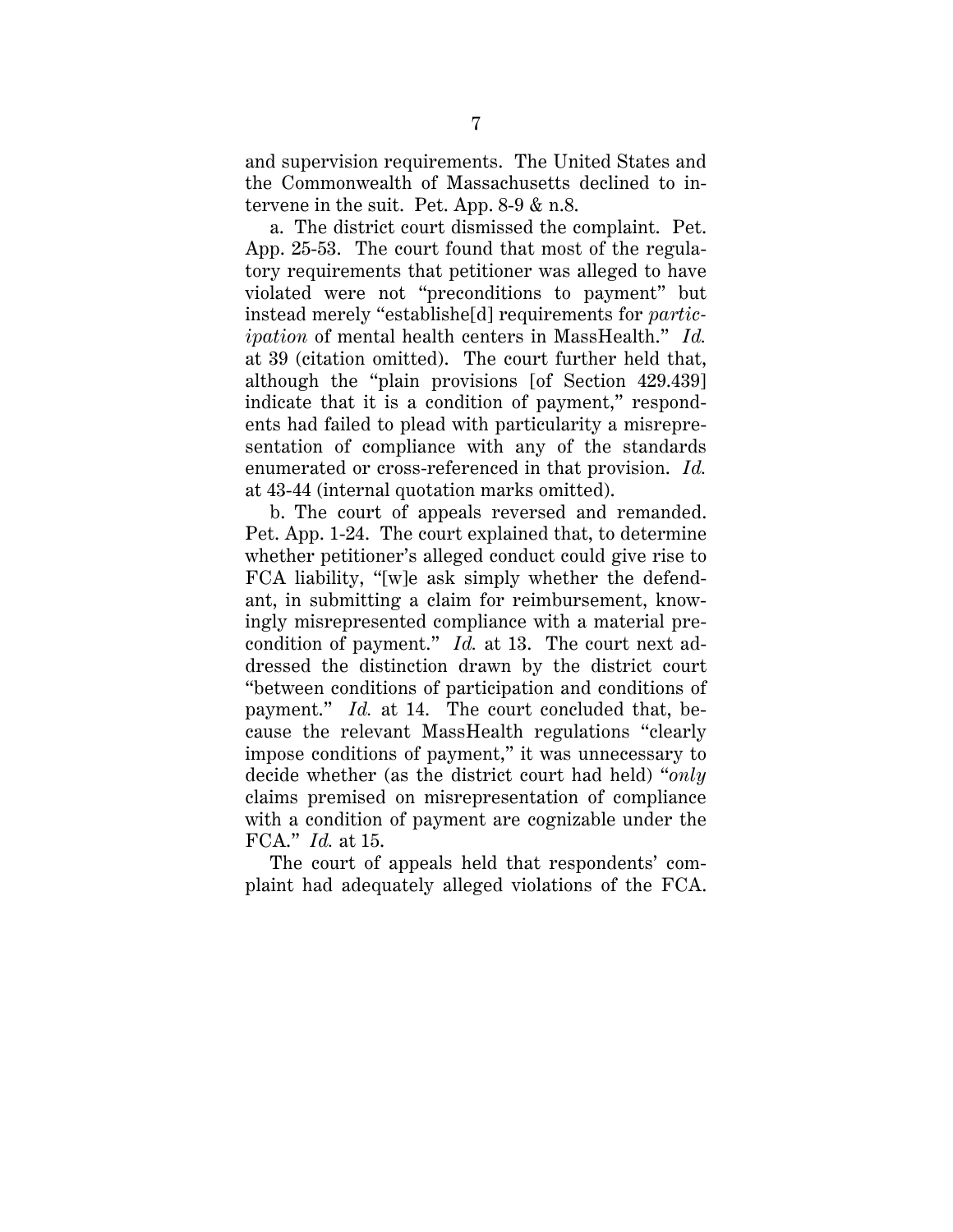Pet. App. 15-23. The court explained that the relevant MassHealth regulations "explicitly condition the reimbursement of satellites' claims on the clinical director's fulfillment of his or her regulatory duties," including the duty to "ensur[e] appropriate supervision." *Id.* at 16; see *ibid.* ("Indeed, the cost of staff supervision is automatically built into MassHealth reimbursement rates."). At its "core," the court observed, respondents' complaint alleged "[t]hat supervision at Arbour was either grossly inadequate or entirely lacking." *Ibid.* The court concluded that, because petitioner's requests for payment had allegedly "misrepresented compliance with a condition of payment, i.e., proper supervision," respondents had adequately alleged that those payment requests "were false within the meaning of the Act." *Id.* at 17. For similar reasons, the court held that respondents had adequately alleged other fraudulent misrepresentations concerning petitioner's staffing and supervisory practices. *Id.* at 20-23.

### **SUMMARY OF ARGUMENT**

I. The court of appeals correctly held that a claim for government funds may be "false or fraudulent" within the meaning of the FCA even if no express falsehood appears on the face of the claim itself.

A. 1. By requesting MassHealth payments, petitioner represented that it was legally entitled to the requested funds. When a claimant explicitly or implicitly represents that it has given the government the benefit of its bargain—*i.e.*, that the claimant has satisfied all material contractual or legal requirements—it can be held liable under the FCA if it knows that representation to be untrue.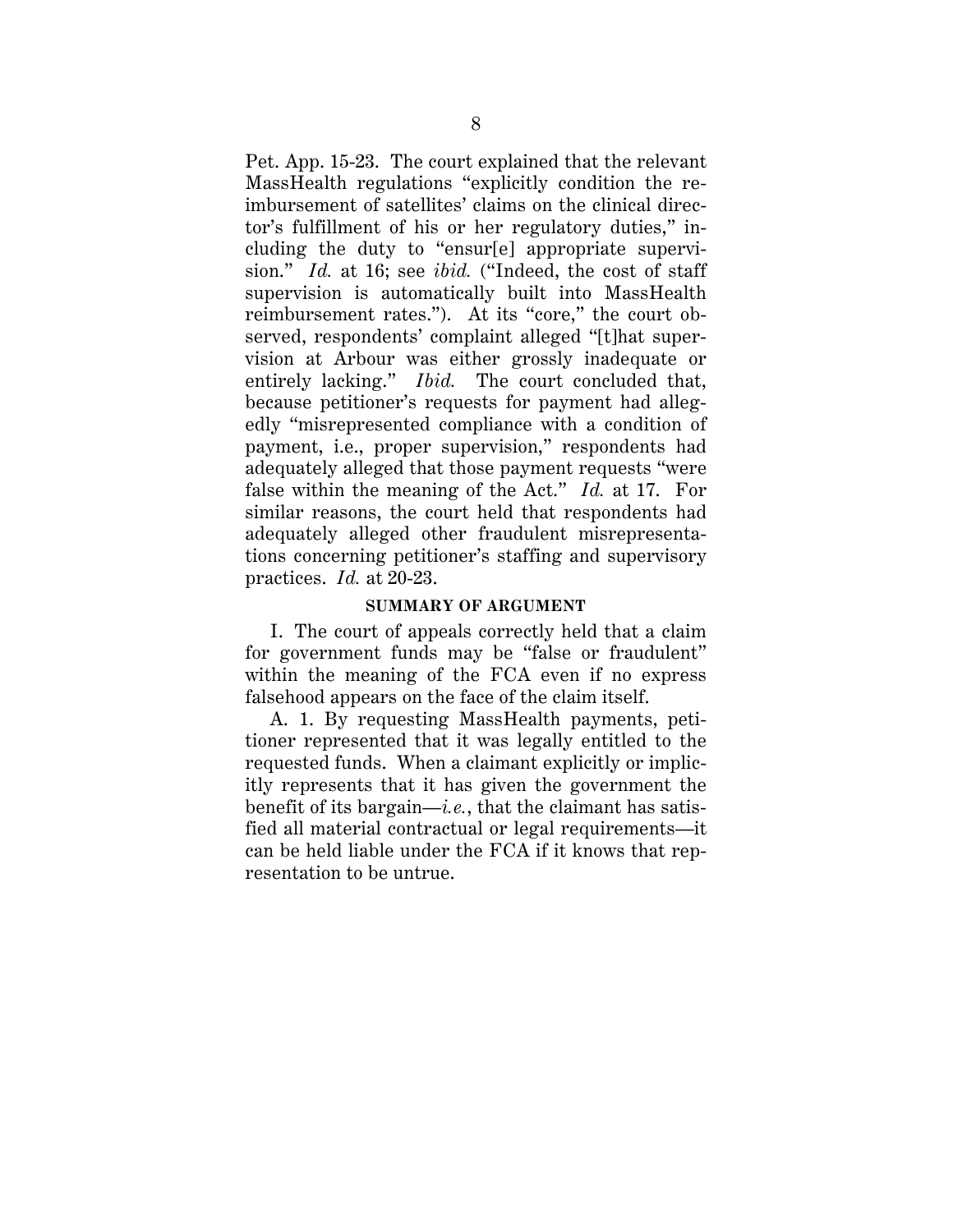2. Contrary to petitioner's contention, liability for fraud has not traditionally been limited to persons who utilize explicit false statements to cheat their victims. Under the common law, "[a] representation stating the truth so far as it goes but which the maker knows or believes to be materially misleading because of his failure to state additional or qualifying matter is a fraudulent misrepresentation." 3 Restatement (Second) of Torts § 529, at 62 (1977) (Restatement). There is no sound textual, historical, or practical reason to give a narrower reading to the term "false or fraudulent claim" in the FCA.

3. The court of appeals' decision is consistent with the purposes for which the FCA was enacted and the circumstances in which it historically has been applied. Congress enacted the FCA during the Civil War when military contractors charged the government in full for goods and services that fell short of army specifications. When Congress overhauled the Act in 1986, the Senate Report explained that, when payment is requested for goods and services "provided in violation of contract terms, specification, statute or regulation," such a request is a "false claim." Senate Report 9. This Court has previously upheld FCA liability in cases where payment was requested for goods or services that failed to meet requirements, but no express falsehood appeared on the face of the claim itself.

4. Federal funds are often disbursed through a sequential process, in which the would-be recipient first obtains a government contract or secures participation in a federal program, and then submits periodic requests for payment as it delivers goods or performs services. Whether or not each periodic payment re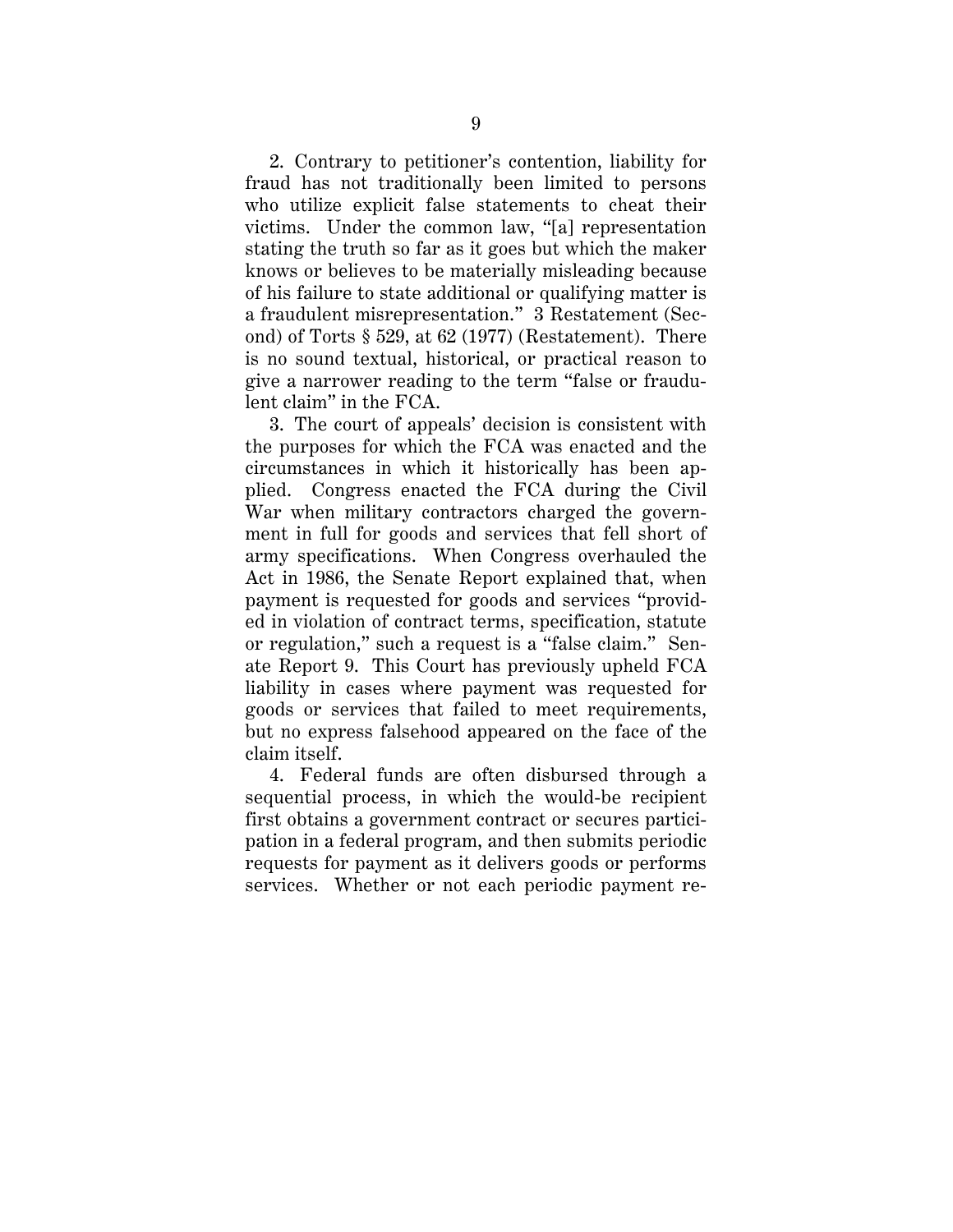quest explicitly reaffirms that the material conditions of payment continue to be satisfied, the government is entitled to treat the request itself as an implicit representation to that effect.

B. Petitioner's policy-based arguments provide no sound basis for a contrary rule. Depending on precisely how it was implemented, a rule making an explicit falsehood a prerequisite to FCA liability would be either pointless, burdensome, or counterproductive. Petitioner argues that an express certification provides clear notice to a potential claimant about which requirements he must satisfy before requesting payment from the government. But the FCA's scienter and materiality requirements, see 31 U.S.C. 3729(b)(1) and (4), protect claimants who act negligently or who rely in good faith on an objectively reasonable interpretation of a contractual or legal duty.

II. Petitioner's alternative argument—that an implied misrepresentation can serve as the basis for FCA liability only if it concerns a matter that is expressly identified as a condition of payment—is similarly without merit.

A. The MassHealth regulations expressly condition payment for mental health services on compliance with staffing and supervision requirements. See 130 Mass. Code Regs. § 429.439; *id.* § 429.441(A). Petitioner therefore would not be entitled to dismissal of respondents' complaint even if its proposed fallback rule were adopted.

B. In any event, petitioners' proposed distinction has no basis in the statutory text or in the commonlaw rules governing the tort of fraudulent misrepresentation. Under the common law, a speaker's liabil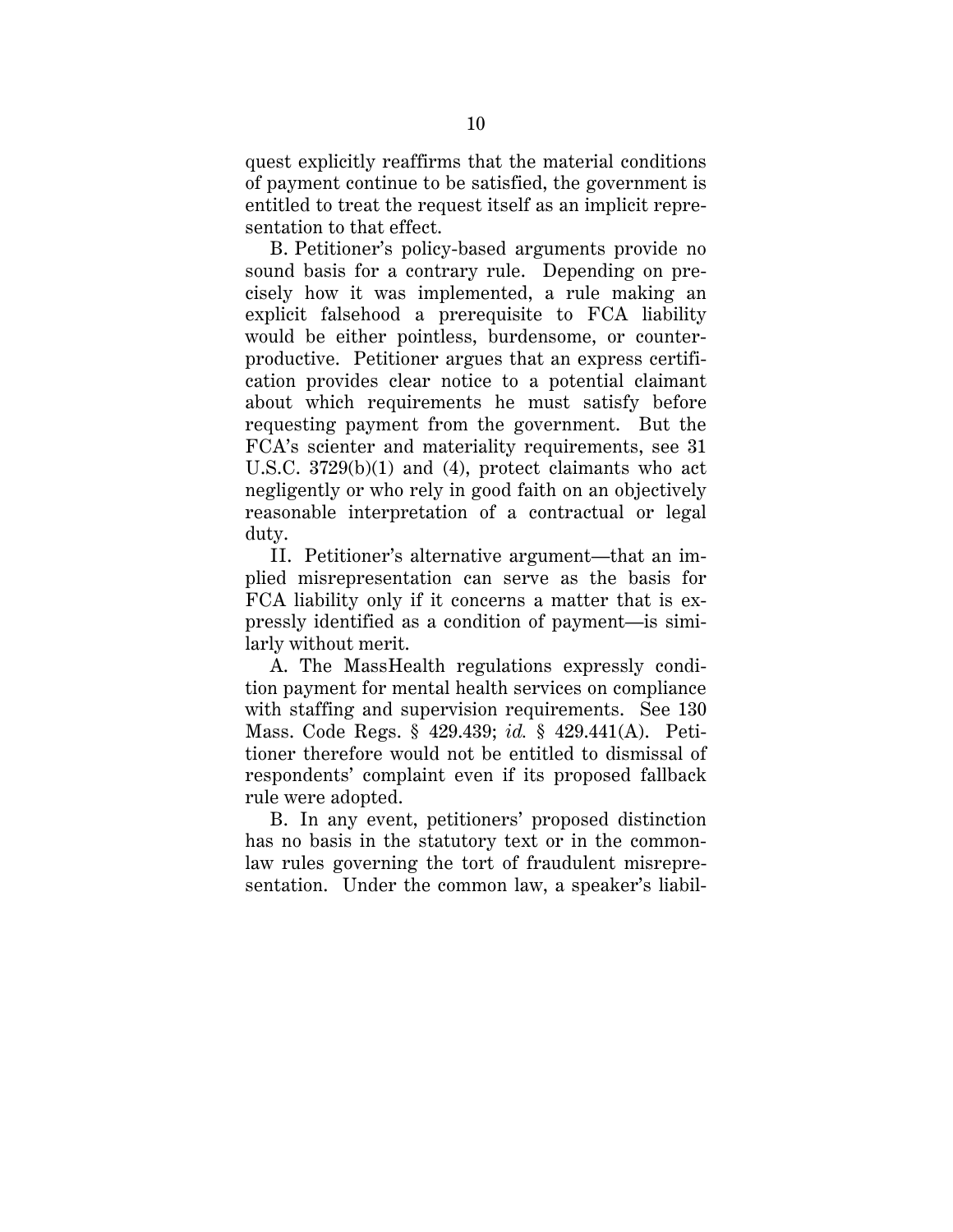ity for misleading partial disclosures depends on "whether the person making the statement knows or believes that the undisclosed facts might affect the recipient's conduct in the transaction at hand." Restatement § 529 cmt. b, at 63. Similarly under the FCA, a defendant can be held liable only if its misrepresentation (whether explicit or implicit) is material to the government's payment decision; and the Act defines the term "material" as "having a natural tendency to influence, or be capable of influencing, the payment or receipt of money or property." 31 U.S.C. 3729(b)(4). But a failure to comply with particular requirements may clearly be "material" to the government's payment decision even if no provision of law or contract states explicitly that a denial of federal funds will be the consequence of non-compliance.

C. Petitioner asserts that advance identification of particular requirements as conditions of payment is necessary to provide constitutionally adequate notice to potential claimants. But courts have long applied common-law principles to determine whether a speaker's partial disclosure is materially misleading because the speaker has failed to disclose facts that are inconsistent with the impression conveyed. There is nothing "patently unfair" or "constitutionally suspect" (Pet. Br. 47) about imposing liability on a claimant who requests payment from the government despite knowing that it has violated a material requirement.

III. The complaint in this case adequately pleaded that petitioner had submitted "false or fraudulent" claims for payment. The complaint alleged that petitioner had requested payment knowing, but not disclosing, that the services it had provided did not satisfy MassHealth requirements concerning staffing and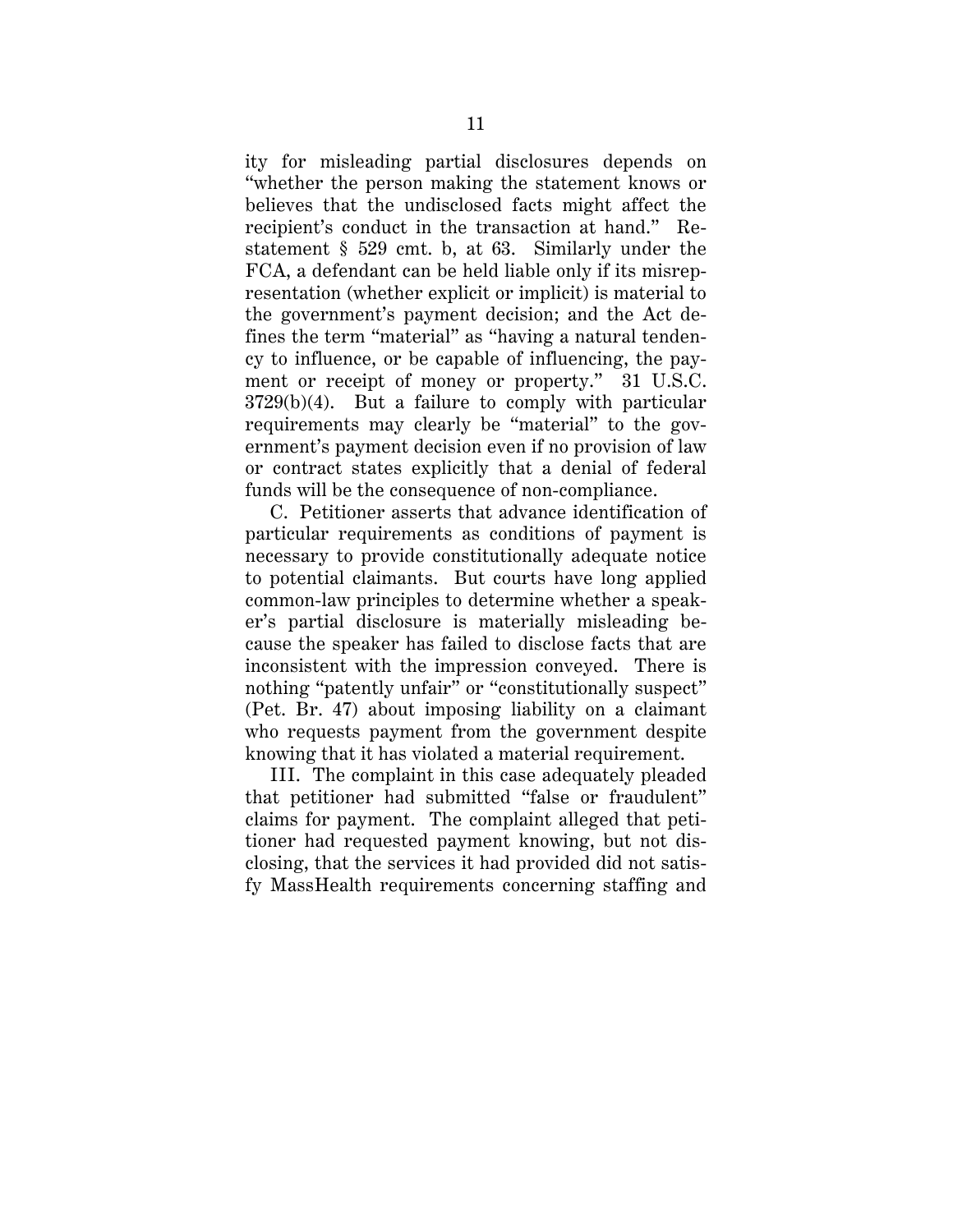supervision at mental health facilities. If respondents can prove those allegations, and can prove that the violated requirements were "material," then liability under the FCA would be proper.

### **ARGUMENT**

The FCA was designed to "reach all types of fraud, without qualification, that might result in financial loss to the Government." *United States* v. *Neifert-White Co.*, 390 U.S. 228, 232 (1968). The common law has long condemned, as a form of actionable fraud, efforts to mislead commercial counter-parties through the use of literally accurate but misleading partial disclosures. Nothing in the FCA's text or history suggests that Congress intended to insulate this longrecognized form of fraud from the strictures of the Act. Petitioner's fallback argument, under which implicit misrepresentations can give rise to FCA liability only if they concern a matter that is expressly designated as a condition of payment, likewise has no grounding in the statutory text or in relevant background principles.

**I. A CLAIM FOR PAYMENT MAY BE "FALSE OR FRAUDULENT" UNDER THE FCA EVEN IF THE REQUEST FOR PAYMENT ITSELF DOES NOT CONTAIN AN EXPLICIT FALSEHOOD.** 

The FCA "reach[es] all fraudulent attempts to cause the Government to pay out sums of money or to deliver property or services." Senate Report 9. When a claimant requests payment in full from the government, he declares his entitlement to the funds and implicitly represents that all material contractual or legal requirements have been satisfied. If that repre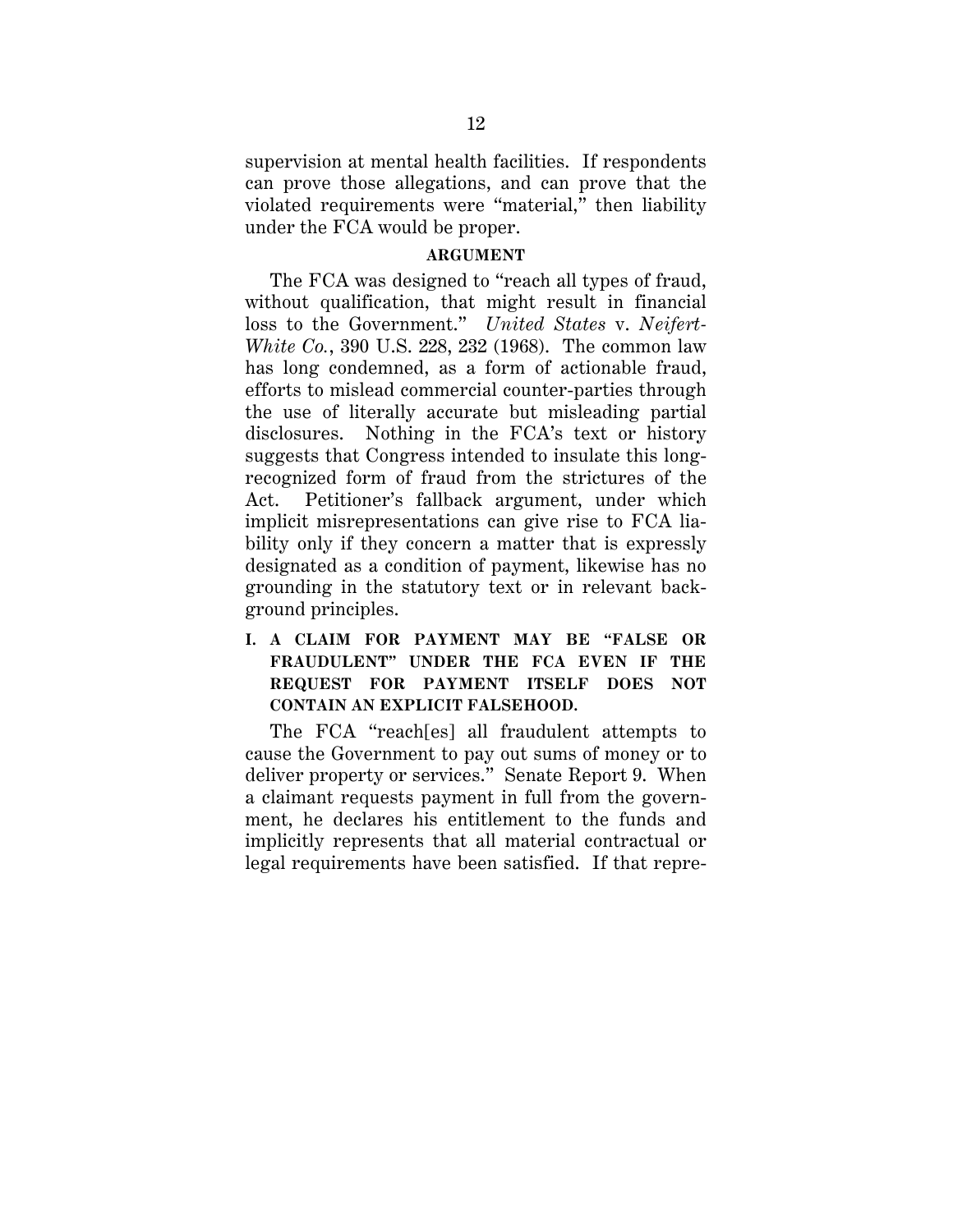sentation is untrue, then the request for payment is a "false or fraudulent claim."

**A. The FCA's Text, History, And Purposes Confirm That A Claim For Payment May Be "False or Fraudulent" If It Fails To Disclose The Claimant's Non-compliance With Legal Or Contractual Requirements.**

1. In its current form, the FCA applies to "any person who \* \* \* knowingly presents, or causes to be presented, a false or fraudulent claim for payment or approval." 31 U.S.C.  $3729(a)(1)(A)$ . The Act defines the term "claim" to include any request for money "made to a contractor, grantee, or other recipient" of federal funds "if the money or property is to be spent or used on the Government's behalf or to advance a Government program or interest." 31 U.S.C.  $3729(b)(2)(A)(ii)$ . Petitioner does not dispute that, if a claim for payment explicitly represents that all legal or contractual requirements have been satisfied, when the claimant knows that he is actually in breach of some material payment condition, the claimant can be held liable under the FCA.

Although a request for payment that contains explicit falsehoods is one type of "false or fraudulent claim," it is not the only type. A request may likewise be "false or fraudulent" if the claimant knows that legal or contractual requirements have not been met but seeks payment from the government without disclosing that fact. See *Webster's Third New International Dictionary* 819 (1981) (defining "false" as "not true," "deceitful," "tending to mislead"); *id*. at 904 (defining "fraud" to include "an intentional misrepresentation, concealment, or nondisclosure for the purpose of inducing another in reliance upon it to part with some valuable thing"). Thus, if "a company con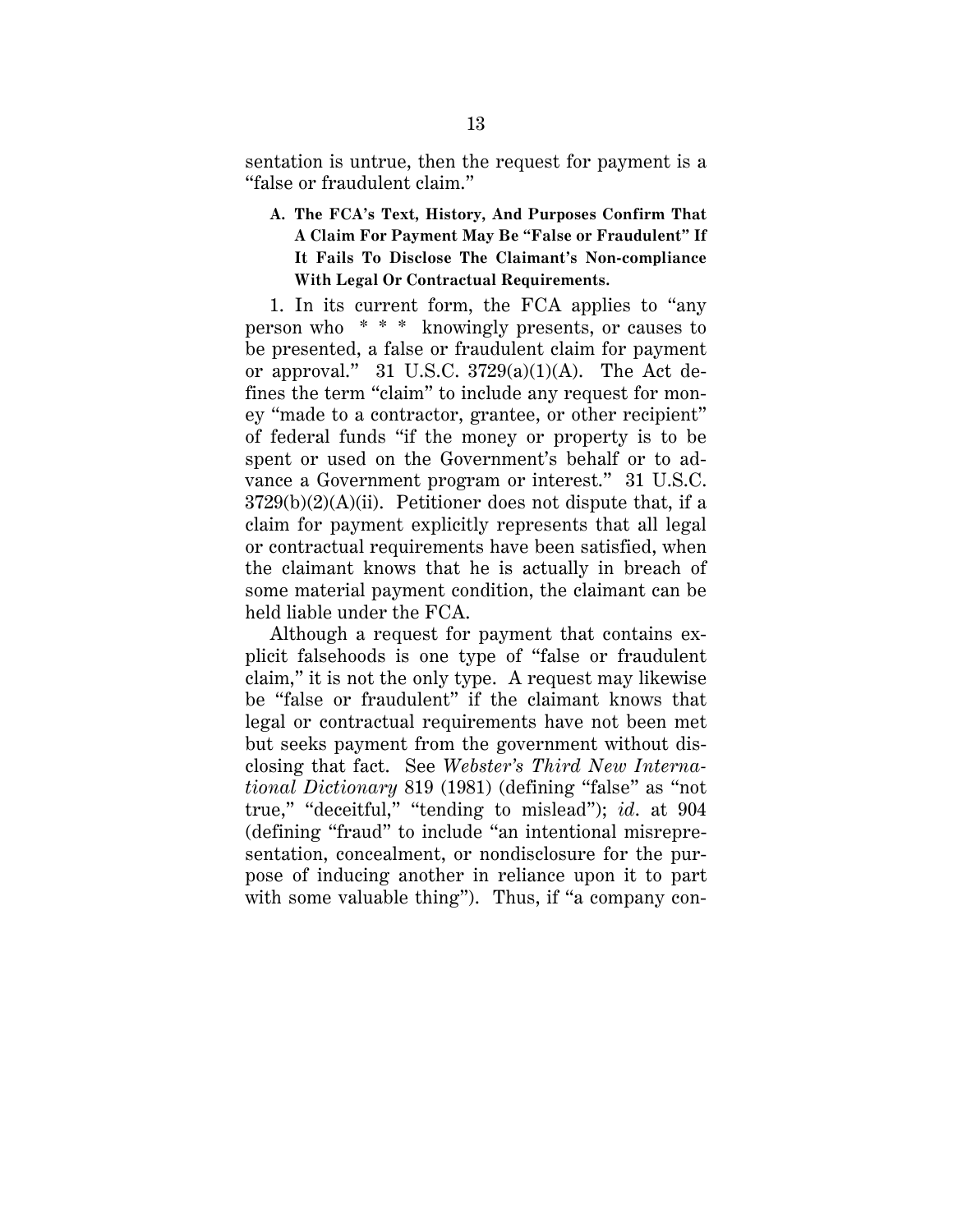tracts with the government to supply gasoline with an octane rating of ninety-one or higher," but the contractor "knowingly supplies gasoline that has an octane rating of only eighty-seven and fails to disclose this discrepancy to the government," its requests for payment will violate the FCA even if those requests are made on "pre-printed monthly invoice forms" that "specify the amount of gasoline supplied during the month but nowhere require it to certify that the gasoline is at least ninety-one octane." *United States* v. *Science Application Int'l Corp.*, 626 F.3d 1257, 1269 (D.C. Cir. 2010) (*SAIC*).

The structure of the FCA confirms that a claim may be "false or fraudulent" even if it contains no express untruth. Unlike Section  $3729(a)(1)(B)$ , which applies where a person makes or uses "a false record or statement material to a false or fraudulent claim," Section 3729(a)(1)(A) does not require a "false record or statement," let alone an *express* false statement on the face of a claim for payment. The contrast between those two provisions reinforces the conclusion that a claim may be "false or fraudulent" under Section  $3729(a)(1)(A)$  even where it contains no express false statements. See *Shaw* v. *AAA Eng'g & Drafting, Inc.*, 213 F.3d 519, 531 (10th Cir. 2000). Cf. *Allison Engine Co.* v. *United States ex rel. Sanders*, 553 U.S. 662, 671 (2008) (declining to read presentment requirement specified in former Section 3729(a)(1) into former Section  $3729(a)(2)$ , which did not contain such requirement).

Courts have sometimes described a claim of this nature as an "implied" false claim or as an "implied certification" of compliance with the contract's requirements. See, *e.g.*, *SAIC*, 626 F.3d at 1269. By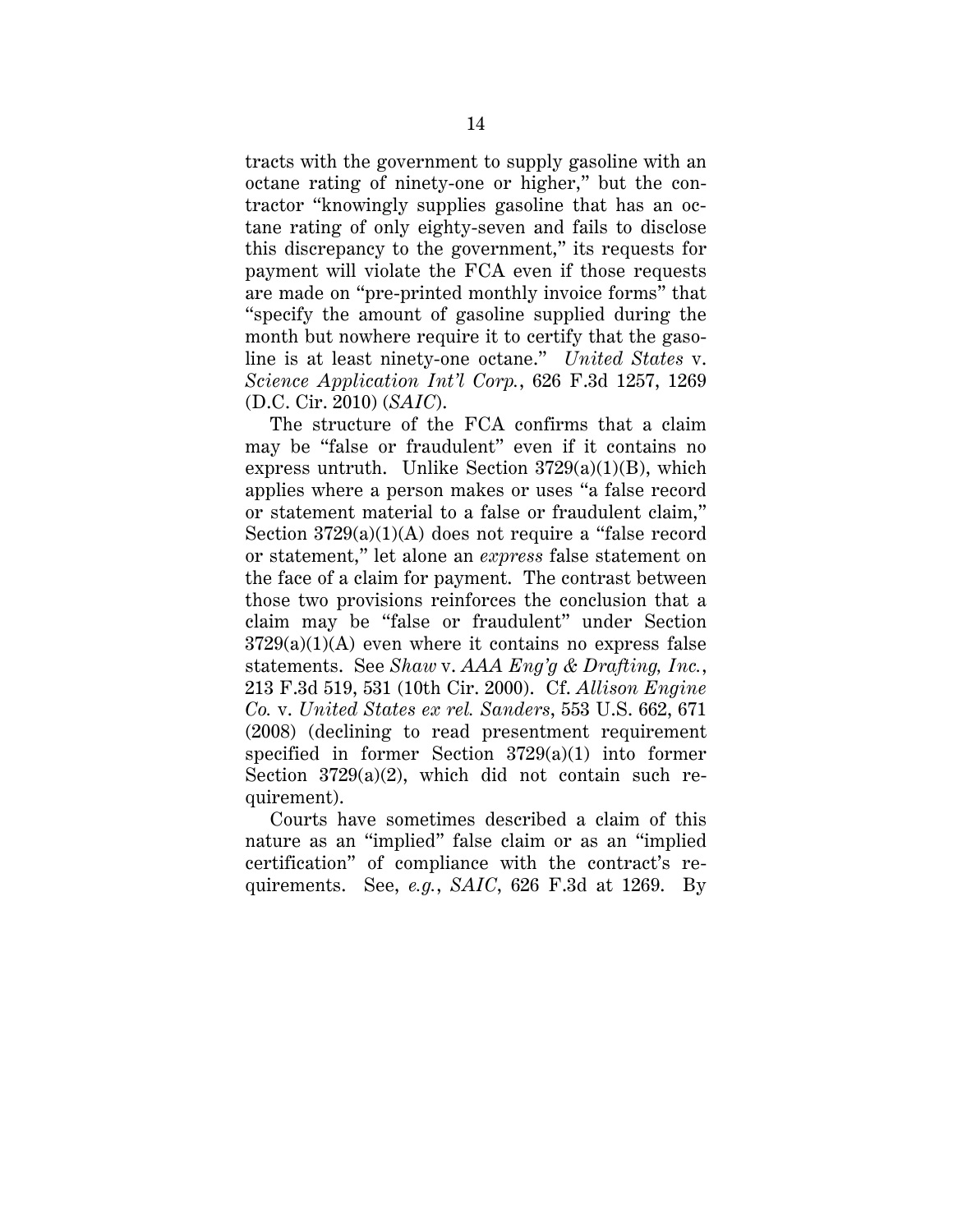requesting payment from the government, the claimant implies that it has held up its own end of the deal—a representation that is false if in fact it has not done so. The lower courts have accordingly held claimants liable under the FCA where they have requested payment from the government for goods or services despite knowing that "the Government [will] not get what it bargained for." *United States ex rel. Wilkins* v. *United Health Grp., Inc.*, 659 F.3d 295, 314 (3d Cir. 2011) (citation and brackets omitted); see Pet. App. 11-13 (1st Cir.); *Mikes* v. *Straus*, 274 F.3d 687, 697 (2d Cir. 2001); *Wilkins*, 659 F.3d at 306 (3d Cir.); *United States ex rel. Badr* v. *Triple Canopy, Inc.*, 775 F.3d 628, 635-636 (4th Cir. 2015), petition for cert. pending, No. 14-1440 (filed June 5, 2015); *United States ex rel. Augustine* v. *Century Health Servs., Inc.*, 289 F.3d 409, 414-415 (6th Cir. 2002); *Ebeid ex rel. United States* v. *Lungwitz*, 616 F.3d 993, 996-998 (9th Cir.), cert. denied, 562 U.S. 1102 (2010); *United States ex rel. Conner* v. *Salina Reg'l Health Ctr.*, 543 F.3d 1211, 1217 (10th Cir. 2008); *SAIC*, 626 F.3d at 1268-1270 (D.C. Cir.); see also *United States ex rel. Osheroff* v. *Humana, Inc.*, 776 F.3d 805, 808 n.1 (11th Cir. 2015) (reserving judgment); *United States ex rel. Absher* v. *Momence Meadows Nursing Ctr., Inc.*, 764 F.3d 699, 711 & n.13 (7th Cir. 2014) (same); *United States ex rel. Steury* v. *Cardinal Health, Inc.*, 625 F.3d 262, 268 (5th Cir. 2010) (same).<sup>3</sup>

 <sup>3</sup> Until recently, no court of appeals had rejected the proposition that a claim may be "false or fraudulent" within the meaning of the FCA even though no explicit false statement appears on the face of the claim. In *United States* v. *Sanford-Brown, Ltd.*, 788 F.3d 696 (2015), petition for cert. pending, No. 15-729 (filed Dec. 2, 2015), the Seventh Circuit stated that, "[a]lthough a number of other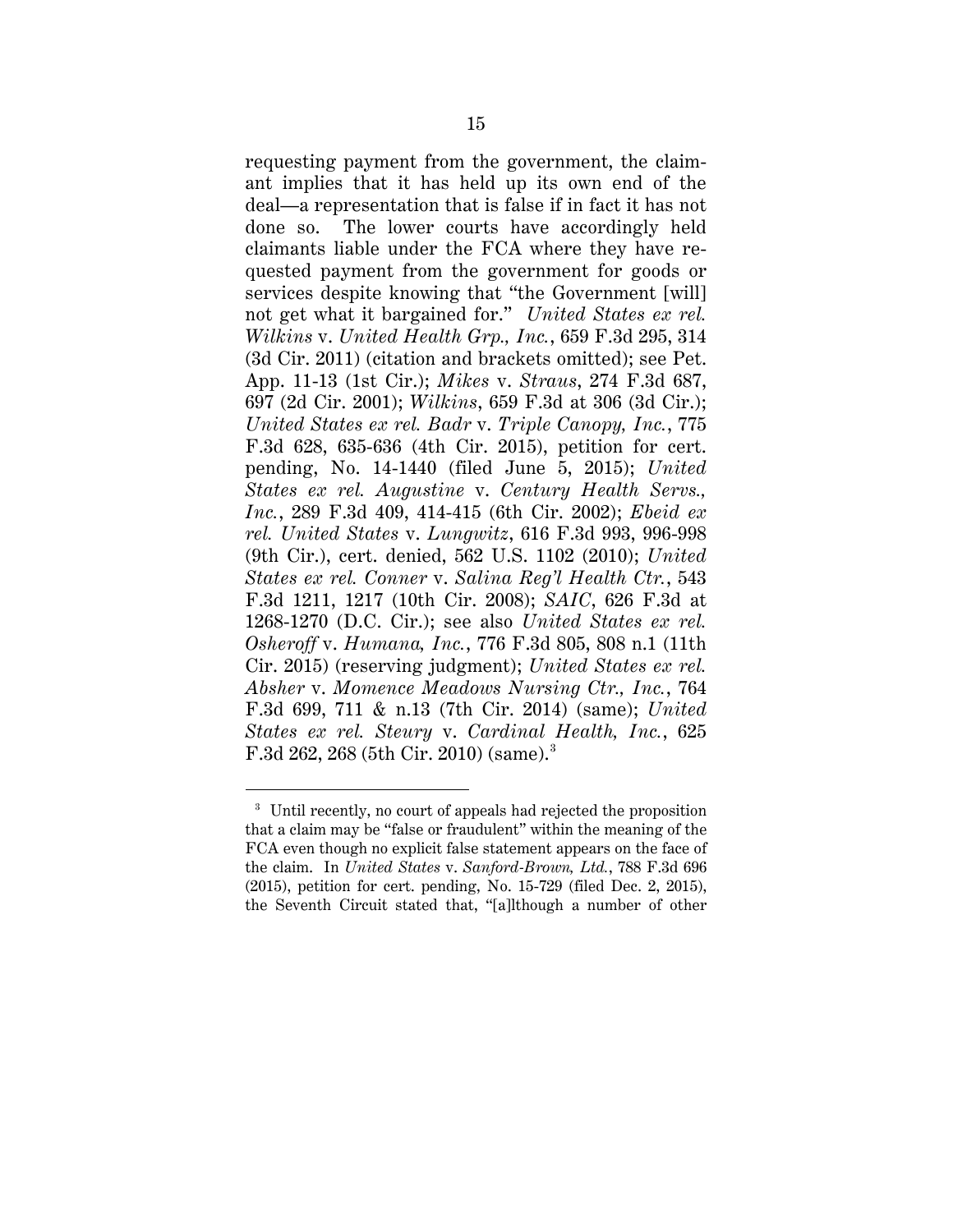2. Although Congress did not define the terms "false" and "fraudulent" in the FCA, "[i]t is  $***$ well established that where Congress uses terms that have accumulated settled meaning under the common law, a court must infer, unless the statute otherwise dictates, that Congress means to incorporate the established meaning of these terms." *Community for Creative Non-Violence* v. *Reid*, 490 U.S. 730, 739 (1989) (brackets, alteration, citation, and internal quotation marks omitted); see *Field* v. *Mans*, 516 U.S. 59, 69 (1995) (statutory terms drawn from the common law "carry the acquired meaning of terms of art"). A variety of common-law concepts reflect the understanding that a statement may be "false or fraudulent" if it omits information necessary to keep it from being misleading, even if the statement itself contains no express untruths.

Under the tort of fraudulent misrepresentation, "[a] representation stating the truth so far as it goes but which the maker knows or believes to be materially misleading because of his failure to state additional or qualifying matter is a fraudulent misrepresentation." Restatement § 529, at 62. The same concept applies when fraud is asserted as a defense to a con-

 $\overline{a}$ 

circuits have adopted th[e] so-called doctrine of implied false certification, we decline to join them and instead join the Fifth Circuit. *See U.S. ex rel. Steury v. Cardinal Health, Inc.*, 625 F.3d 262, 270 (5th Cir. 2010)." *Id.* at 711-712 (citation and footnote omitted). The remainder of the court's Section 3729(a)(1)(A) analysis, however, focused entirely on the specific statutory context in which the allegedly false claims were submitted. See *id.* at 709-712. In addition, the Seventh Circuit stated that it would "join the Fifth Circuit," *id.* at 712 (citing *Steury*); but the Fifth Circuit had reserved judgment on the implied-certification theory rather than rejecting it, see *Steury*, 625 F.3d at 268.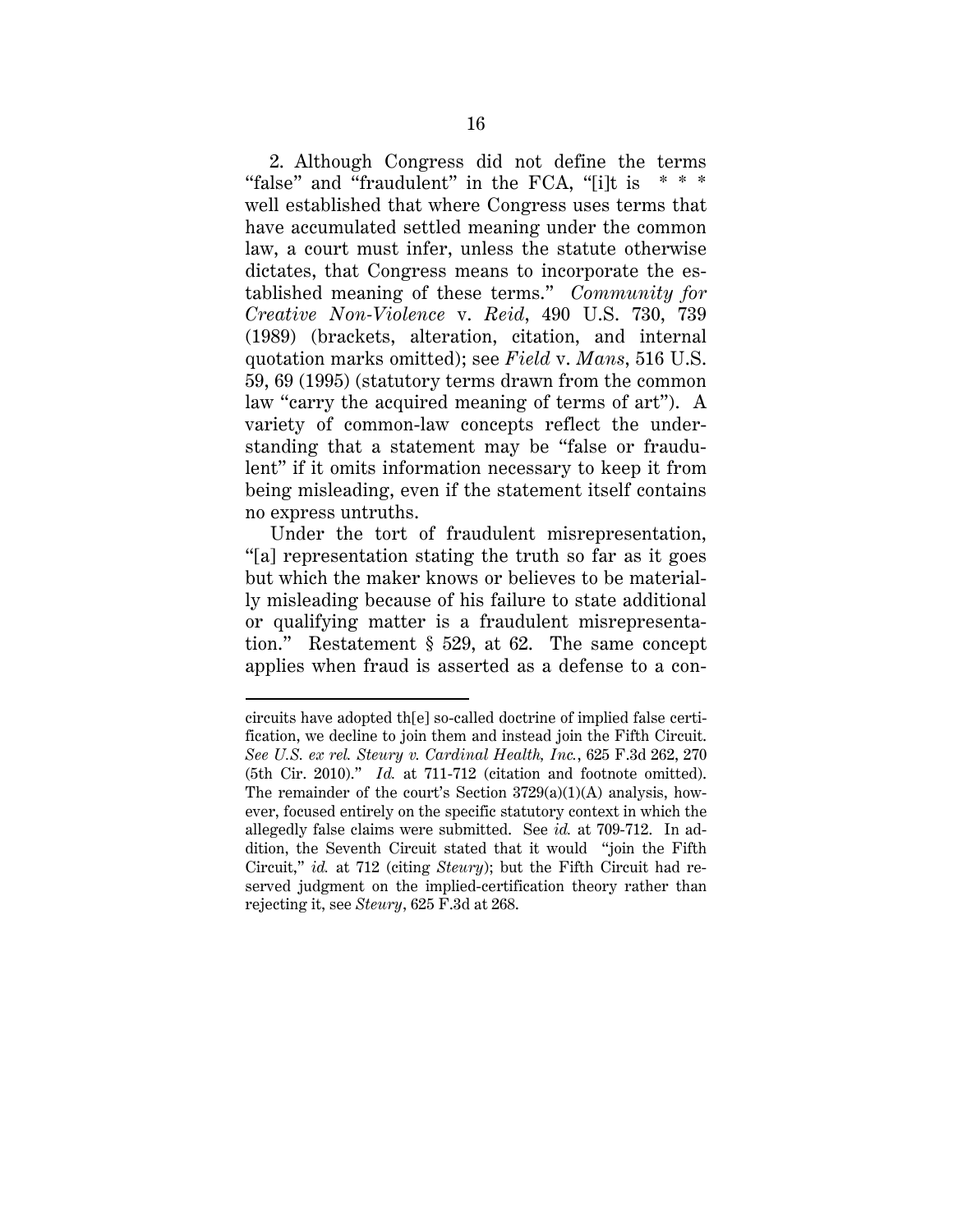tract claim, see *Junius Constr. Co.* v. *Cohen*, 178 N.E. 672, 674 (N.Y. 1931) (Cardozo, J.) (declining to order specific performance of contract based on implicit misrepresentation "that went to the very essence of the bargain"), and for purposes of the common-law crime of false pretenses, see 2 Francis Wharton, *A Treatise on Criminal Law* § 1170, at 90 n.2 (8th ed. 1880) ("He who enters into a bargain of any kind implies \* \* \* the existence of the conditions on which the other party depended when entering into the transaction."); *id.* at 91 n.2 ("The grocer who delivers a package to a purchaser calling for a pound of coffee implies that the package contains the article called for, in the required quantity."). Judicial references to the "implied certification" theory of FCA liability are best understood as shorthand for the established principle that a communication can be materially misleading, and can give rise to liability for fraudulent misrepresentation if the requisite scienter is established, even though it contains no explicit false statement.<sup>4</sup>

 <sup>4</sup> In certain limited respects, the FCA's text reflects clear congressional intent to depart from the common-law principles that have historically governed suits alleging fraud. Because the Act prohibits the knowing *presentment* of a "false or fraudulent claim," 31 U.S.C. 3729(a)(1)(A), an FCA plaintiff need not prove the traditional elements of reliance and damages. Cf. *Neder* v. *United States*, 527 U.S. 1, 25 (1999) (explaining that, because the mail, wire, and bank fraud statutes "prohibit[] the 'scheme to defraud,' rather than the completed fraud, the elements of reliance and damage would clearly be inconsistent with the statutes Congress enacted"). And by defining the terms "knowing" and "knowingly" to include "deliberate ignorance" or "reckless disregard of the truth or falsity of [particular] information," 31 U.S.C.  $3729(b)(1)(A)(ii)$  and (iii), the FCA makes it irrelevant whether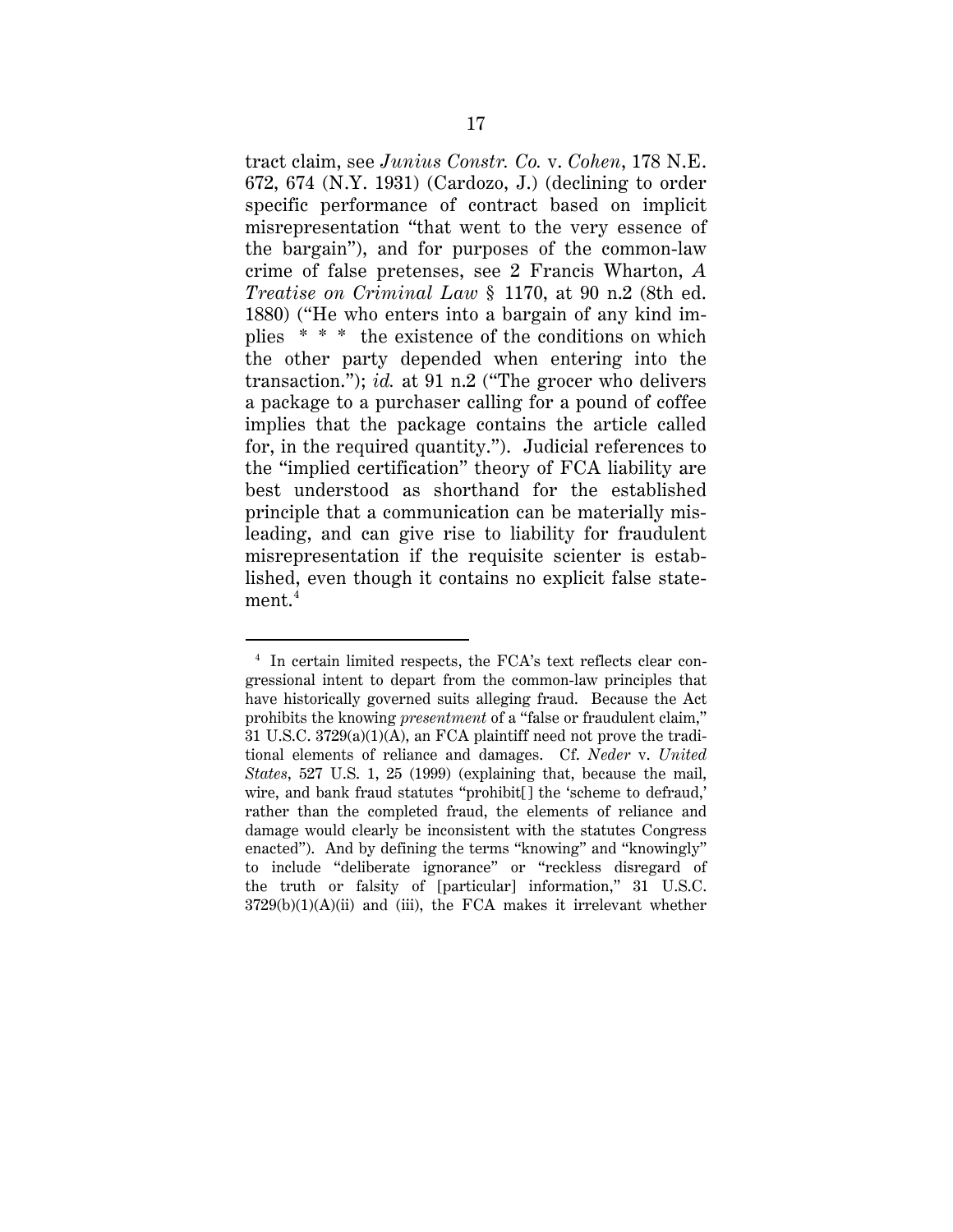Petitioner recognizes that "[t]he FCA's prohibition on 'fraudulent' claims is \* \* \* defined by common legal understanding," Br. 30, but its argument misapprehends the scope of common-law fraud. Petitioner relies (Br. 31) on the "principle that, 'when an allegation of fraud is based upon nondisclosure, there can be no fraud absent a duty to speak.'" But cases like this one, and others in which courts have treated implied misrepresentations as appropriate grounds for FCA liability, do not involve nondisclosure standing alone. Every claim for payment constitutes the claimant's affirmative representation that it is entitled to be paid. Many requests for payment also recite additional information (*e.g.*, the quantity of gasoline delivered in the hypothetical discussed in *SAIC*, see p. 14, *supra*) that, while literally accurate, may be misleading if other information is concealed. Those affirmative representations trigger the corollary principle that, "if the defendant does speak, he must disclose enough to prevent his words from being misleading." *Prosser and Keeton on the Law of Torts* § 106, at 738 (5th ed. 1984) (*Prosser & Keeton*).

A leading case is *Junius Construction*, *supra*, in which a buyer contracted to purchase a parcel of land in New York City, and the seller disclosed a list of potential street-openings that might have affected the property's boundaries. 178 N.E. at 672. The seller failed to disclose, however, information about an additional street-opening that "would cut the plot substan-

 $\overline{a}$ 

deliberate ignorance or recklessness would be a sufficiently culpable mental state to support liability for common-law fraud. Cf. Resp. Br. 27. Nothing in the FCA's text, however, suggests that Congress intended to depart from the established understanding that implicit misrepresentations can constitute actionable fraud.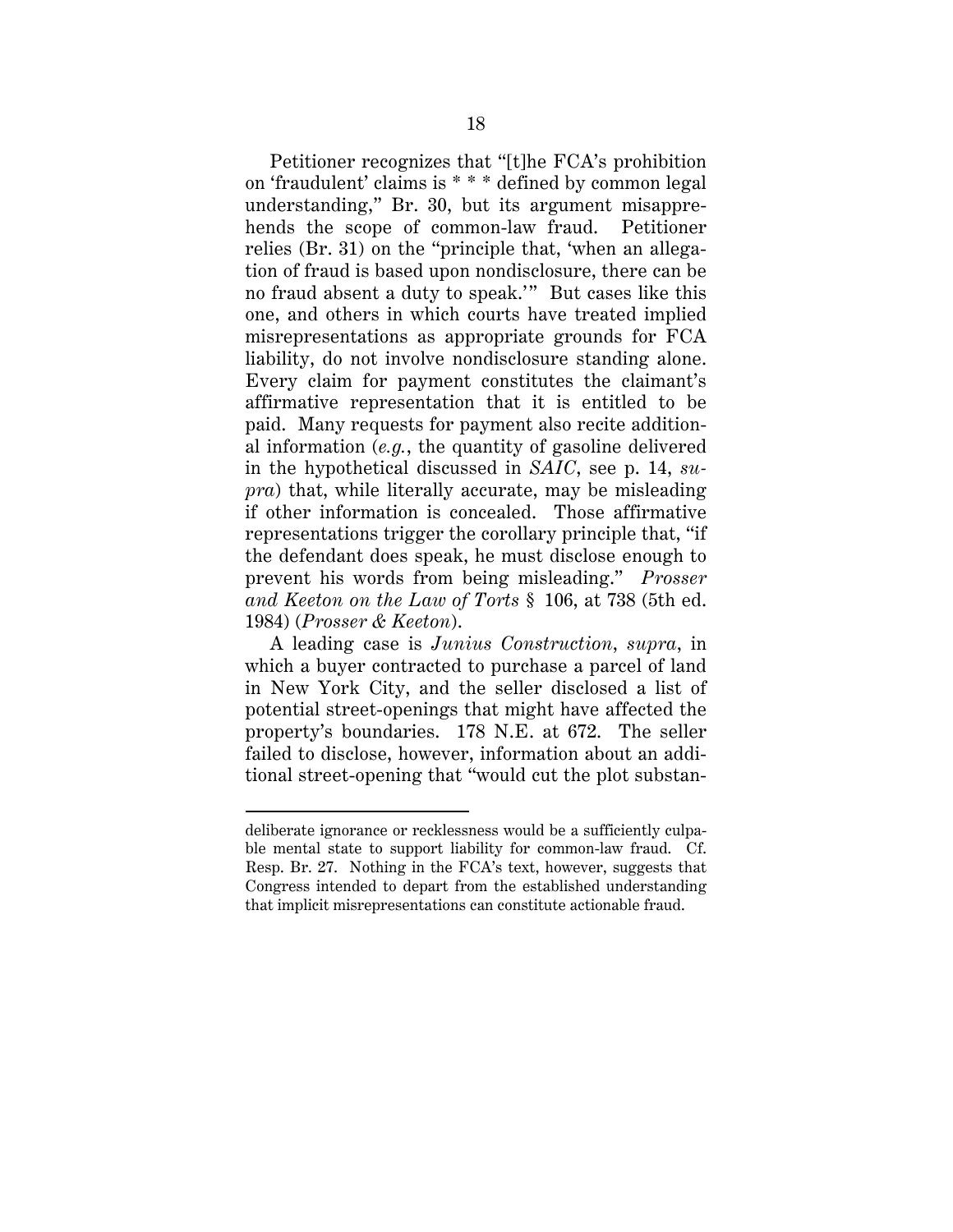tially in half." *Ibid.* Justice Cardozo, writing for the New York Court of Appeals, concluded "that there was misrepresentation by the seller as to the situation of the land and the contingencies affecting the right to use it." *Id.* at 674. The court recognized that the seller was under no "duty to mention the projected streets at all." *Ibid*. The court held, however, that "having undertaken or professed to mention them, he could not fairly stop halfway, listing those that were unimportant and keeping silent as to the other." *Ibid.* The court explained that "the enumeration of two streets, described as unopened but projected, was a tacit representation that the land to be conveyed was subject to no others." *Ibid*. By disclosing only part of the truth, the seller had made a "[m]isrepresentation" that "went to the very essence of the bargain." *Ibid.*

This Court and others have applied that principle in a wide variety of cases and contexts. See, *e.g.*, *Matrixx Initiatives, Inc.* v. *Siracusano*, 131 S. Ct. 1309, 1321 (2011) (explaining that, although SEC Rule 10b-5 "do[es] not create an affirmative duty to disclose," disclosure may be "necessary to make statements made, in light of the circumstances under which they were made, not misleading") (ellipsis and internal quotation marks omitted); *Tietsworth* v. *Harley-Davidson, Inc*., 677 N.W.2d 233, 256 (Wis. 2004) ("If a seller speaks, its words must be sufficient so as not to be misleading."); *Kronfeld* v. *Missal*, 89 A. 95, 96 (Conn. 1913) ("If a person \* \* \* places himself in a position where his silence will convey a false impression of the truth, there may be as much fraud as in a false statement."). More generally, the Court has observed that, at common law, the "concealment," *Neder* v. *United States*, 527 U.S. 1, 22 (1999), or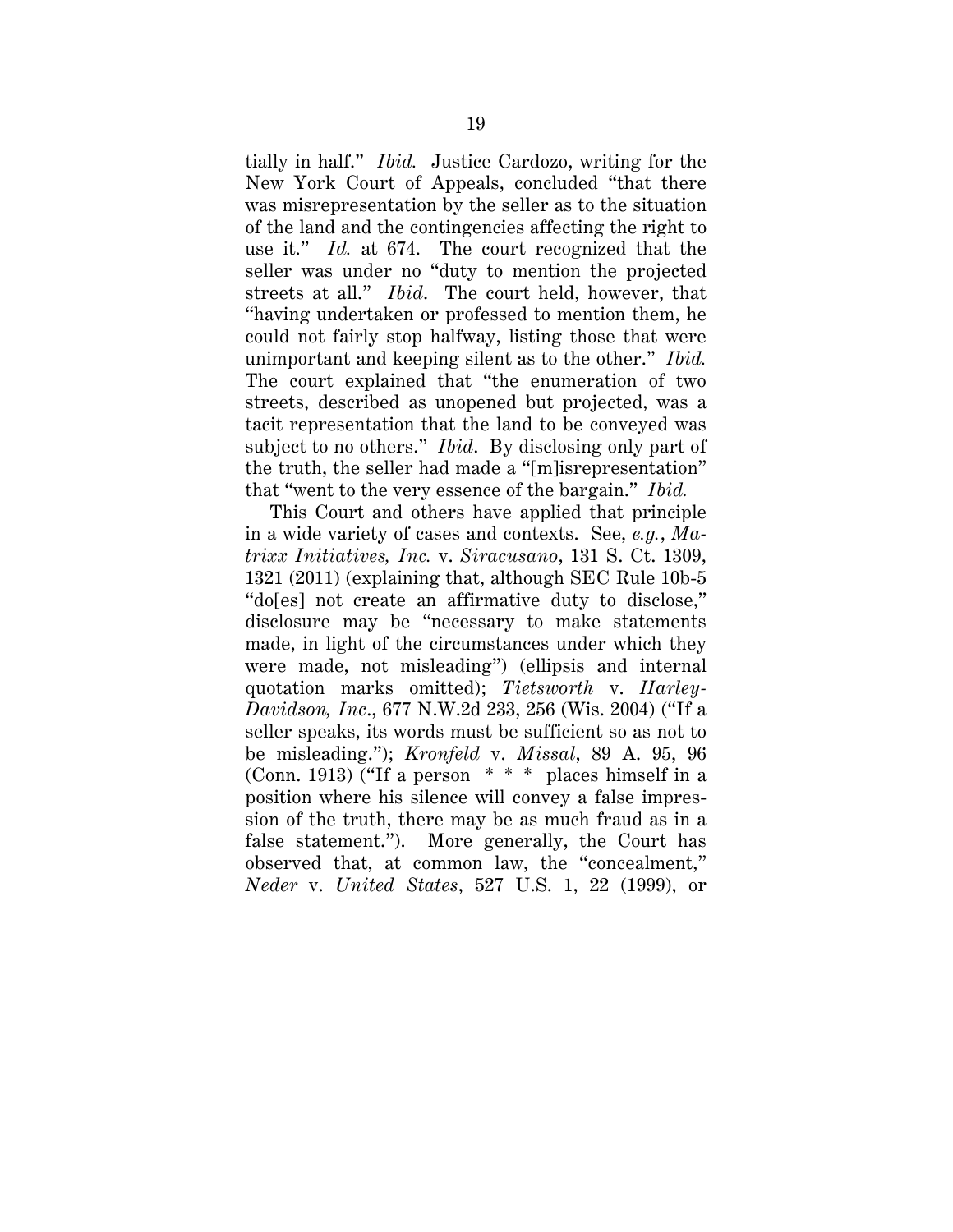"omission," *BMW of N. Am., Inc.* v. *Gore*, 517 U.S. 559, 579 (1996), of a material fact could constitute actionable fraud. In law as in life, "half of the truth may obviously amount to a lie, if it is understood to be the whole." *Prosser & Keeton* § 106, at 738.

3. Nothing in the FCA's history or purposes suggests that Congress intended to exempt from liability the sorts of implicit misrepresentations that have traditionally been viewed as fraudulent. When Congress first drafted the FCA in 1863, the Act's proponents explained that it would enlist private attorneys general "to assist in ferreting out unscrupulous defense contractors who committed fraud against the Union Army," for example, "by delivering bullets loaded with sawdust." Joan R. Bullock, *The Pebble in the Shoe: Making the Case for the Government Employee*, 60 Tenn. L. Rev. 365, 368-369 (1993) (citing Cong. Globe, 37th Cong., 3d Sess. 952, 955 (1863)). Petitioner's argument logically implies that, unless such a contractor stated explicitly that its bullets were of adequate quality, it could not be held liable under the FCA even if it requested payment for goods that it knew to be grossly substandard.

Congress amended the FCA in 1986 in order to strengthen the statute and broaden its reach. See Senate Report 2-8. In explaining the Act's goals, the Senate Report accompanying the amendments emphasized Congress's intent "to reach all fraudulent attempts to cause the Government to pay out sums of money or to deliver property or services." *Id.* at 9. The report further explained that "a false claim may take many forms, the most common being a claim for goods or services not provided, *or provided in violation of contract terms, specification, statute or regu-*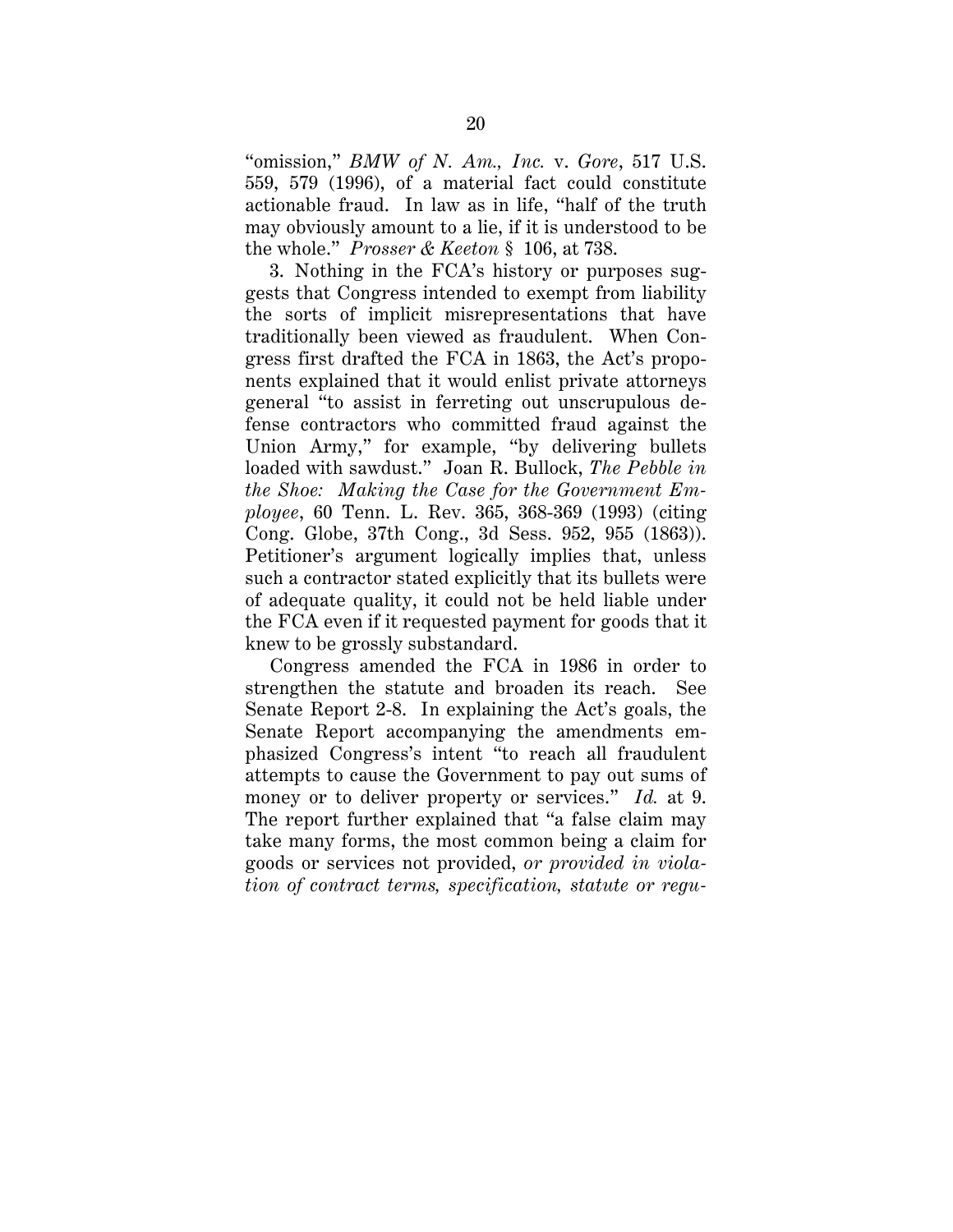*lation*." *Ibid.* (emphasis added). That description focuses on the discrepancy between what the law or contract requires and what the claimant provides, not on the presence or absence of an explicit false representation. 5

This Court has upheld liability under the FCA even in circumstances where no express falsehood appeared on the claim for payment. In *United States ex rel. Marcus* v. *Hess*, 317 U.S. 537 (1943), electrical contractors were hired for Public Works Administration projects, and the contractors colluded to bid up the cost of the work. *Id.* at 539. Although the contractors had been hired for the projects by local governments, "[a] large portion of the money paid [to them] under these contracts was federal in origin." *Id.* at 542-543. This Court concluded that the scheme fell "well within the prohibition of the [FCA]" because "[t]he government's money would never have been placed in the joint fund for payment to [the contractors] had its agents known the bids were collusive."

 <sup>5</sup> Petitioner describes (Br. 37-38) the 1986 Senate Report as endorsing only the proposition that a claimant may violate the FCA if it knowingly bills the government for "worthless" goods or services. But the Senate Report did not refer to "worthless" goods and services; it referred to goods and services "provided in violation of contract terms, specification, statute or regulation." Senate Report 9. In any event, the imposition of FCA liability in cases involving "worthless" goods or services rests on the understanding that, by submitting a claim for payment, the claimant impliedly represents that the goods or services are of *some* value to the government. If that is a sound basis for FCA liability, there is no logical reason to reach a different result when the claimant's goods or services have some value but the claimant knows, and fails to disclose, that those goods or services fall short of applicable requirements.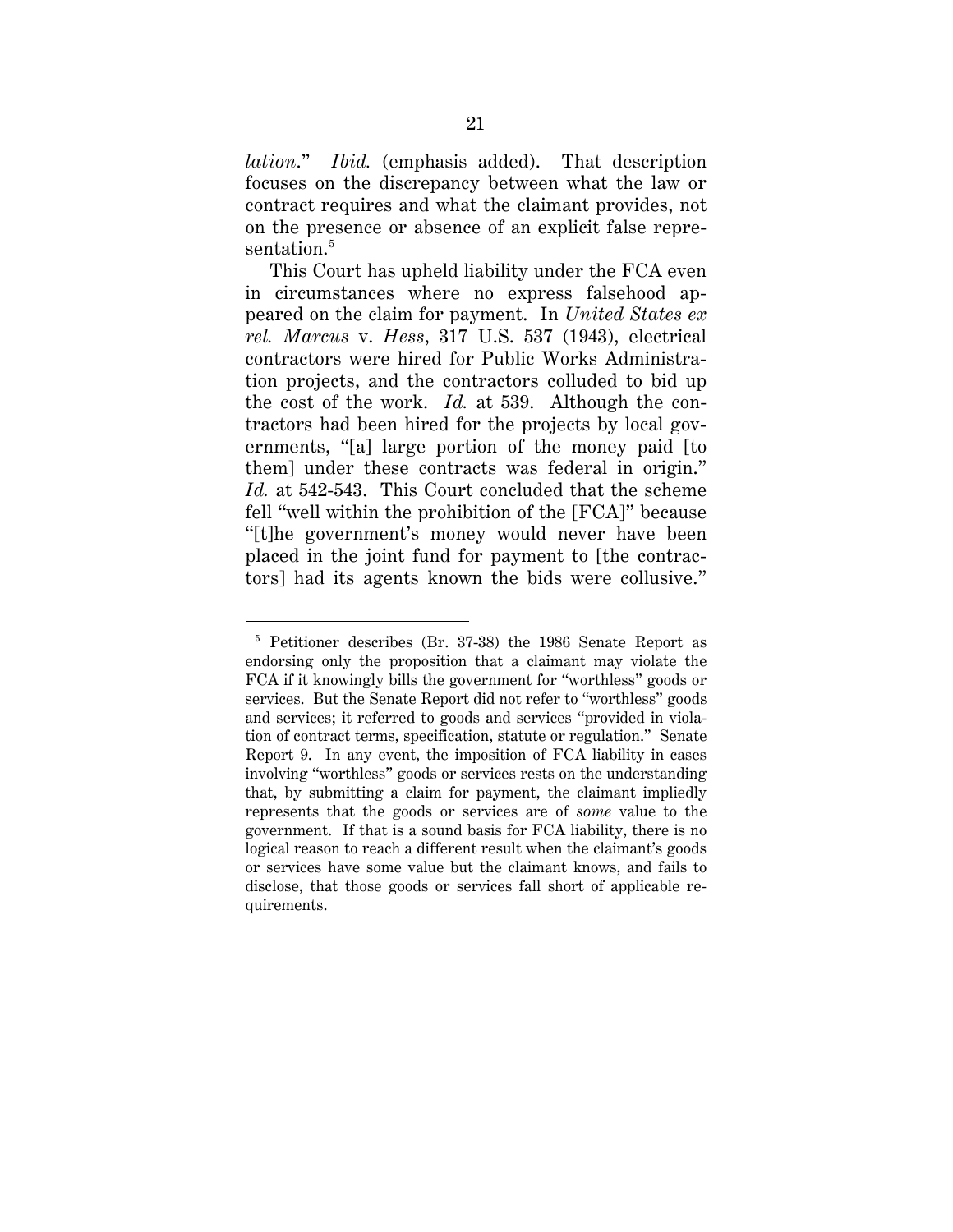*Ibid.* And while the Court stated that "many if not most of the respondents certified that their bids were 'genuine and not sham or collusive,'" it did not distinguish for liability purposes between the contractors that had made such certifications and those that had not. *Id.* at 543.

In *United States* v. *Bornstein*, 423 U.S. 303 (1976), a subcontractor was held liable under the FCA after it provided electron tubes that "were not of the required quality" to a prime contractor, which then incorporated the tubes into radio kits that it furnished to the government. *Id.* at 307. The Court held that, when the prime contractor requested payment for the substandard kits, the subcontractor became liable for "caus[ing] false claims to be submitted to the United States." *Id.* at 311. Having contracted to provide radio kits with electron tubes of one type, the prime subcontractor had submitted false claims (albeit unwittingly) by requesting full payment for kits with deficient tubes. *Ibid.*

Petitioner seeks (Br. 37) to distinguish *Bornstein* on the ground that the subcontractor in that case had falsely marked the tubes to make it appear that they satisfied the contract's specifications. See 423 U.S. at 307. *Bornstein* at least makes clear, however, that a "claim" can be "false or fraudulent" within the meaning of the FCA even if no explicit false statement appears on the request for payment itself. And the Court did not indicate that the result turned on the fact that the tubes were mismarked rather than simply substandard. The 1986 Senate Report cited *Bornstein* as an example of a case involving "claim[s] for goods or services \* \* \* provided in violation of con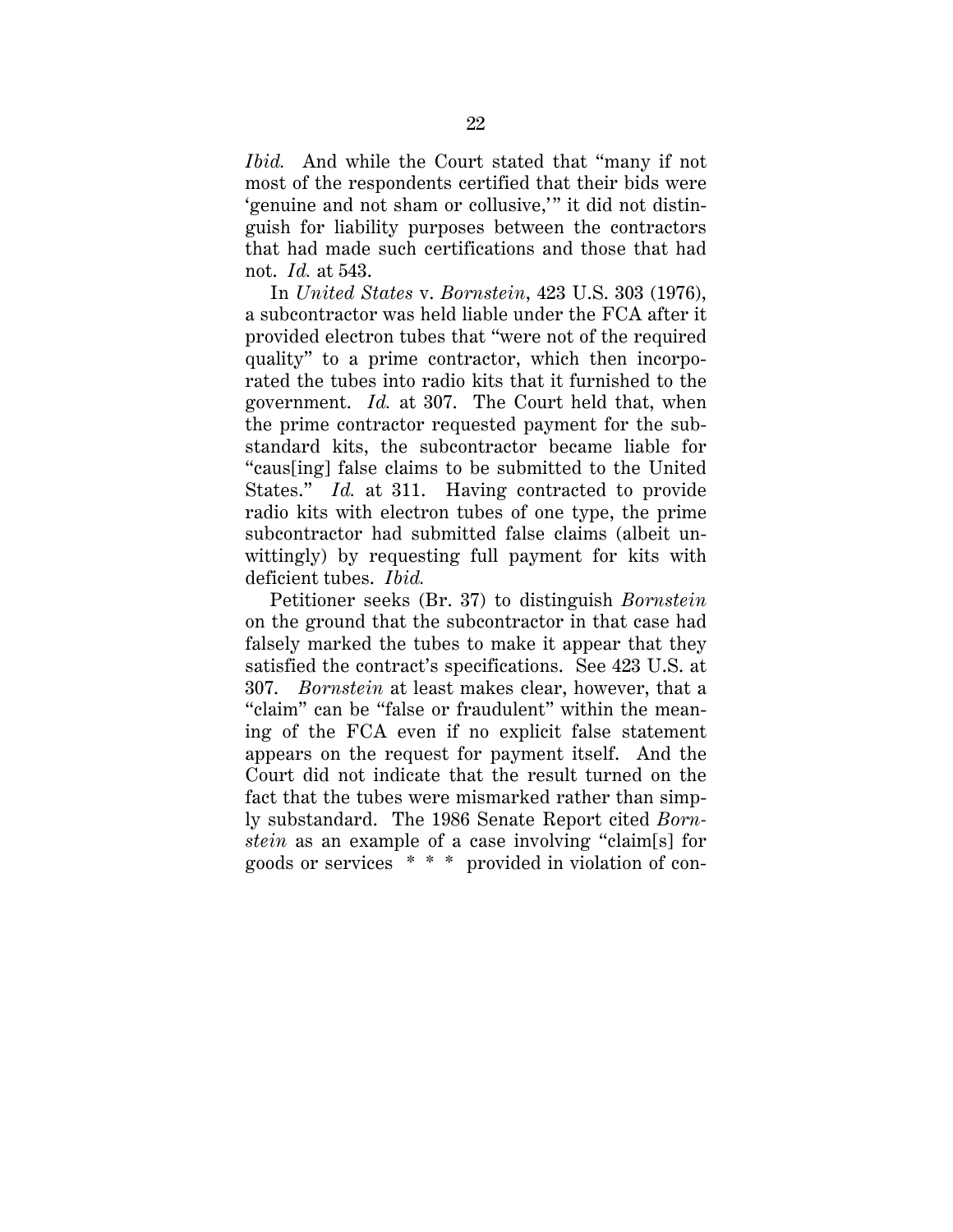tract terms, specification, statute or regulation." Senate Report 9.

4. Petitioner's narrow view of what constitutes a "false or fraudulent claim" is also fundamentally inconsistent with the mechanisms by which federal funds are often disbursed. Many government programs and contracts involve sequential steps. At the first step, by forming contracts with the government or establishing their eligibility to participate in federal programs, would-be recipients obtain initial access to a continuing stream of federal funds. Once initial eligibility to receive those funds has been established, contractors and program participants often submit periodic requests for payment, as goods are delivered or services performed, without being required to reaffirm their continued compliance with all relevant conditions. The recipient's continued compliance with those conditions, however, still lies at the heart of "what [the government] bargained for." *Wilkins*, 659 F.3d at 314 (citation omitted). When a claimant requests full payment for goods or services that it knows do not satisfy contractual or legal requirements, its claim is "false or fraudulent" even if the conditions it knowingly violates are set forth in documents separate from the payment request.

For example, in *Triple Canopy*, *supra*, the United States Army awarded a contract to a private contractor (Triple Canopy) for the provision of guard services at an overseas military base. 775 F.3d at 632. To win the contract, Triple Canopy promised to fulfill enumerated "responsibilities," including a requirement that its guards pass a basic marksmanship test. *Ibid.* Triple Canopy submitted monthly invoices for its guards for an entire year, ultimately receiving more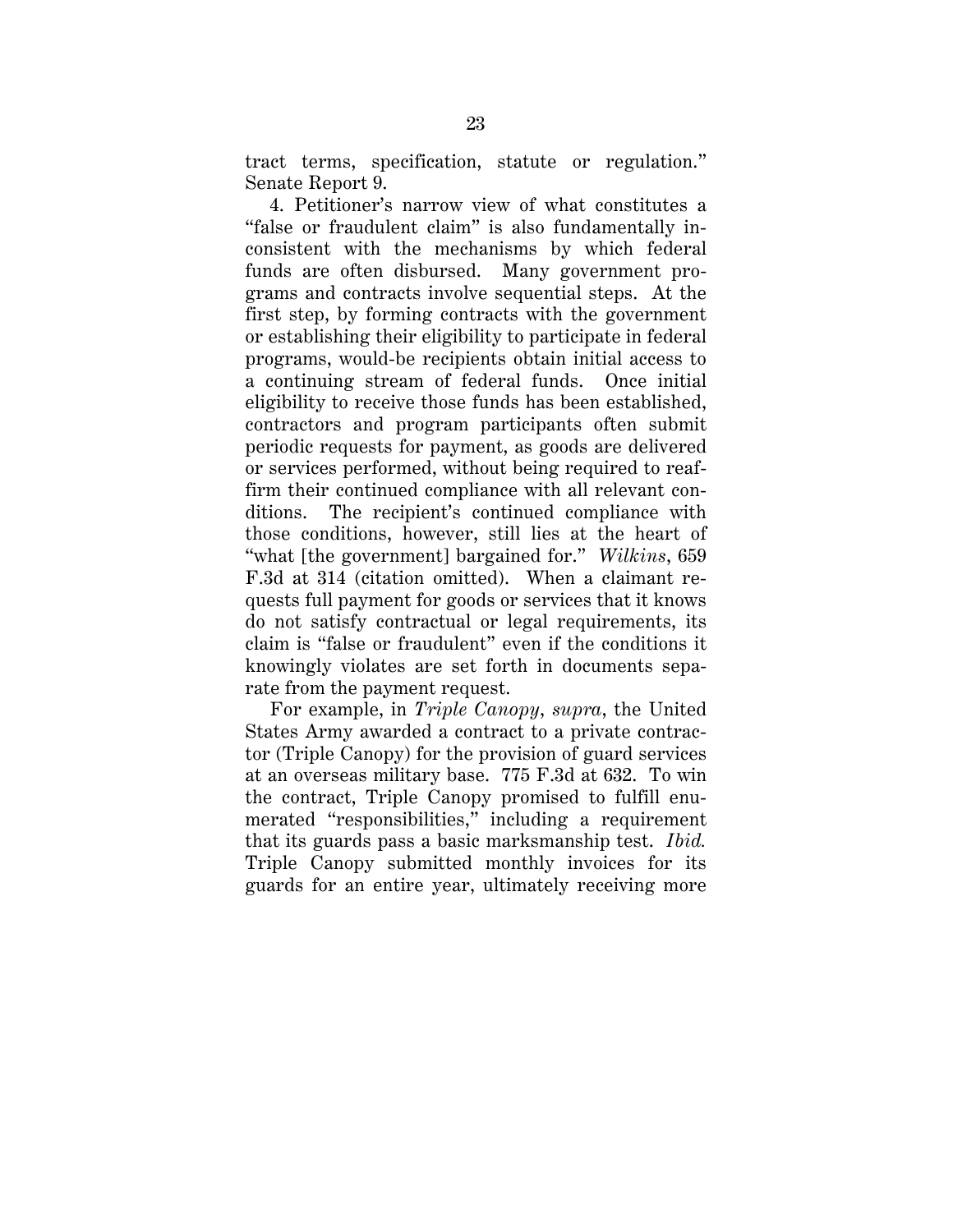than \$4.4 million, even though it knew that *none* of its guards had passed the test (despite a number of unsuccessful attempts). *Id.* at 632-633. Triple Canopy argued that it had not submitted a "false or fraudulent" claim because the invoices themselves did not expressly state that the marksmanship requirement had been satisfied. *Id.* at 634.

The court of appeals rejected that argument, recognizing that "the Government pleads a false claim when it alleges that the contractor, with the requisite scienter, made a request for payment under a contract and withheld information about its noncompliance with material contractual requirements." *Triple Canopy*, 775 F.3d at 636 (internal quotation marks omitted); see *id.* at 638 (explaining that Triple Canopy had requested payment "for providing base security in an active combat zone" despite knowing that its "guards could not, for lack of a better term, shoot straight"). Particularly given the wide variety of governmental contracts, programs, and awards, FCA liability should not depend on whether the claim form itself reiterates all contractual and legal requirements. Instead, the Court should recognize that, when a claimant requests full payment from the government, despite "knowing" that it has violated "material" requirements, see 31 U.S.C.  $3729(b)(1)$  and  $(b)(4)$ , that claimant has submitted a "false or fraudulent claim."

**B. Petitioner's Policy Arguments Provide No Sound Basis For Limiting The FCA Term "False Or Fraudulent Claim" To Payment Requests That Contain Explicit Falsehoods.** 

Petitioner offers an array of policy arguments (Br. 38-41) in support of its proposed narrow construction of the term "false or fraudulent claim." Even if those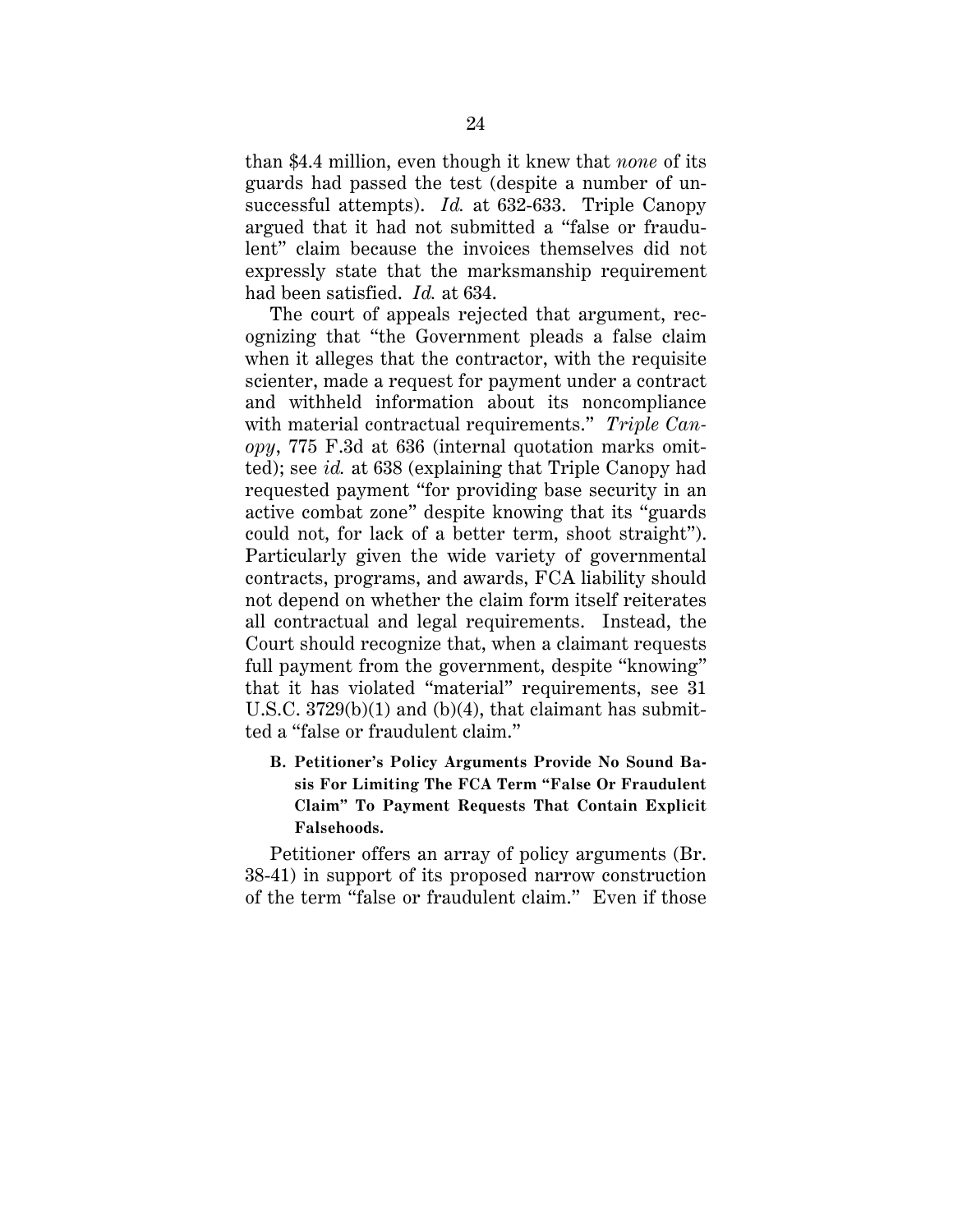arguments had greater practical force, they would provide no sound basis for exempting from the FCA's coverage a significant class of conduct that has traditionally been viewed as fraudulent. In any event, petitioner's arguments are unpersuasive even on their own terms.

Petitioner asserts (Br. 38-39) that allowing liability on the basis of implied misrepresentations "would drain almost all practical significance from the government's decision to require *express* certifications of compliance" on some payment requests. Petitioner also argues (Br. 39) that an express certification of compliance "provid[es] clear notice of the requirements for seeking payment from the government." In many instances, federal contracting officials may indeed conclude that requiring such certifications serves a useful purpose, *e.g.*, to remind the claimant of particular obligations or to memorialize the fact that particular conditions are material to the government's payment decision. In other circumstances, however, contracting officials may reasonably conclude that an effort to devise such certifications would be pointless, burdensome, or counter-productive.

Petitioner is relatively imprecise about the *type* of express-certification requirement that it believes would strike the appropriate balance between clear notice to claimants and preserving accountability for fraud against the federal fisc. Government contracting officials could require every claimant to certify in general terms that "all contractual and legal requirements have been satisfied"; but that approach would not meaningfully serve the notice function that petitioner highlights. At the other extreme, it would be burdensome and impractical for the government to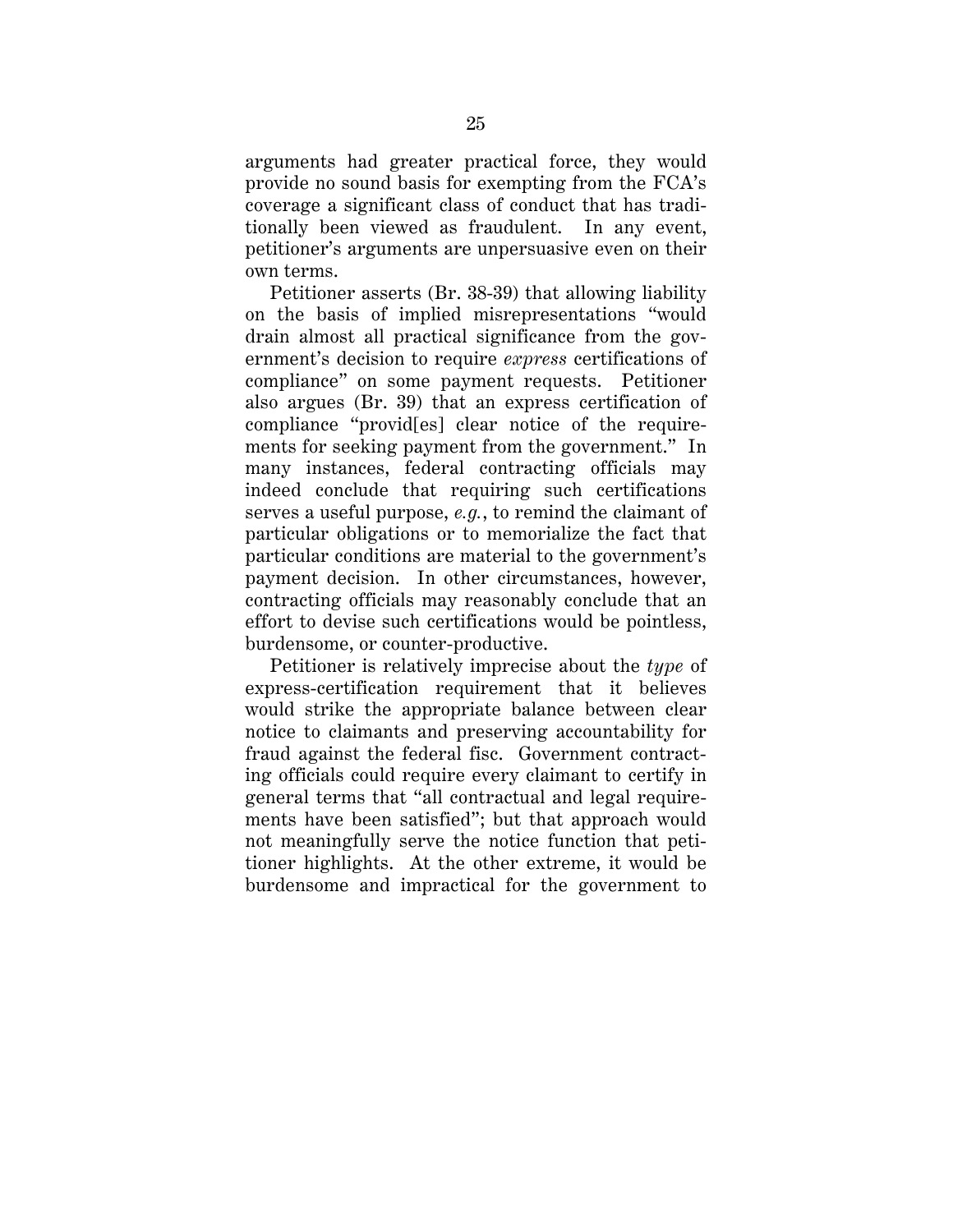attempt to reproduce on every claim form or invoice the text of all applicable contractual and legal requirements.

Petitioner suggests (Br. 39) an intermediate approach, under which the government would mandate express certifications of compliance with some *subset* of the legal or contractual requirements that apply in a particular context. Petitioner identifies, as a purported advantage of that approach, that it would "allow[] program participants and contractors to focus their compliance efforts on those particular priority areas that the government has identified." *Ibid*. But recipients of federal funds are obligated to comply with *all* legal and contractual prerequisites, not simply those that the government has identified as "priority areas." The practical effect of petitioner's approach would be to give persons who request government funds advance notice of which contractual and legal requirements they can knowingly disregard without fear of FCA liability. Nothing in law or logic suggests that claimants are entitled to such notice.

Petitioner notes (Br. 39-40) that "[t]hose who do business with the government \* \* \* face duties that are voluminous and sometimes difficult to decipher." But when the complexity of particular government funding programs gives rise to legitimate uncertainty as to a claimant's legal obligations, the FCA accommodates that concern by imposing liability only if the claimant acts "knowingly." 31 U.S.C. 3729(a)(1). In 1986, Congress added "deliberate ignorance" and "reckless disregard" to the FCA's definition of "knowingly," see 31 U.S.C. 3729(b)(1); note 4, *supra*, specifically to deal with "ostrich-like" government contractors who "refus[ed] to learn of information" that was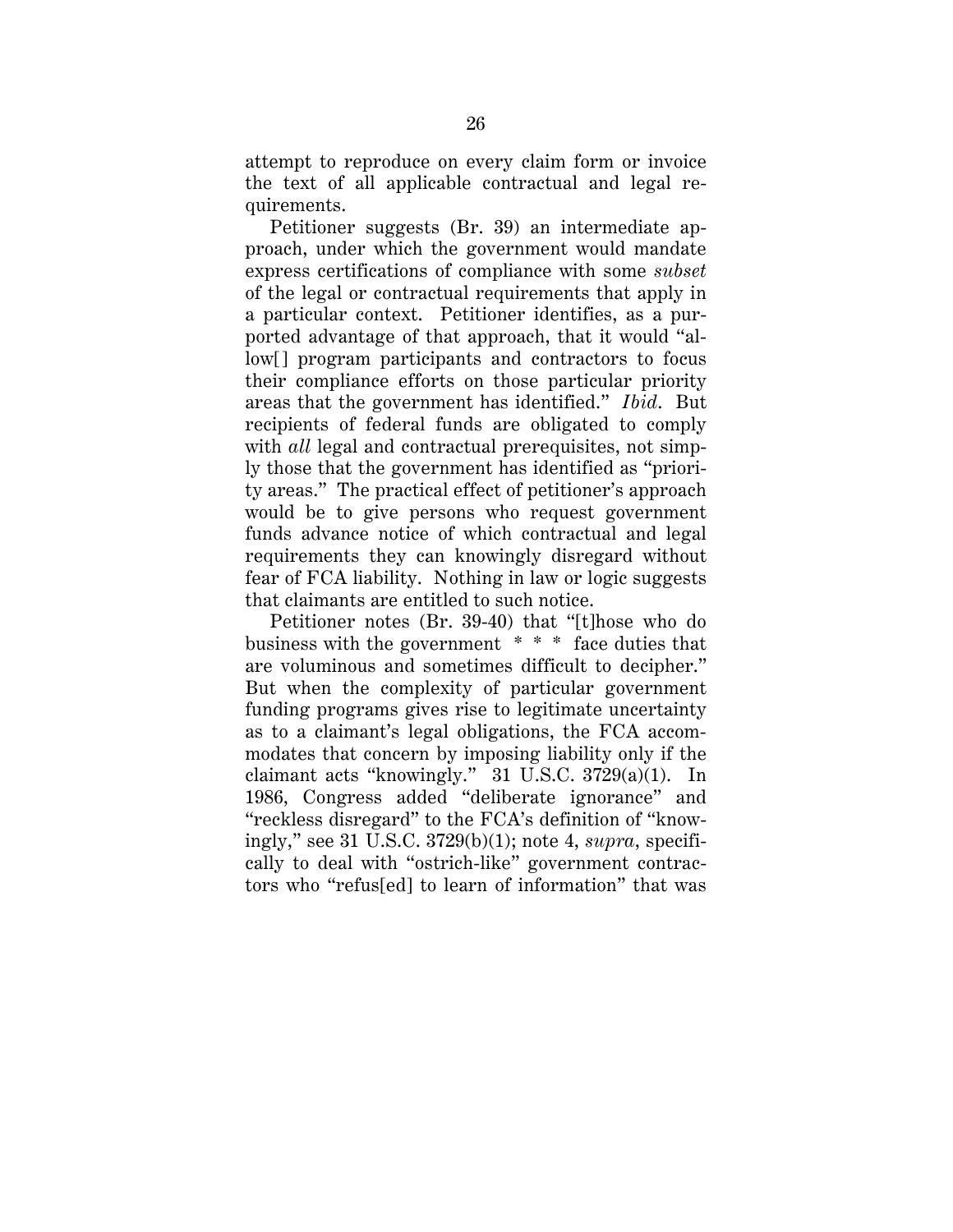inconvenient. Senate Report 14-15. Although Congress did not want to "punish honest mistakes or incorrect claims submitted through mere negligence," it "recognize[d] that those doing business with the Government have an obligation to make a limited inquiry to ensure the claims they submit are accurate." *Id.* at 7. The Act's current provisions appropriately balance those goals.<sup>6</sup>

The question, moreover, is not simply whether close cases of ambiguous contractual or legal duties can be imagined, or what the result should be in such cases. Petitioner's proposed rule would preclude liability even when the claimant has *deliberately* violated a requirement that is indisputably *central* to the government's reasons for paying the claim—such as the marksmanship requirement at issue in *Triple Canopy*—so long as the claimant avoids discussing the issue when requesting payment. Nothing about that result would be fair.

**II. A CLAIM FOR PAYMENT THAT IS INCONSISTENT WITH A CONTRACTUAL OR LEGAL REQUIREMENT MAY BE "FALSE OR FRAUDULENT" EVEN IF THE REQUIREMENT HAS NOT BEEN EXPLICITLY IDENTIFIED AS A CONDITION OF PAYMENT.** 

Petitioner contends in the alternative that, if an implied misrepresentation can *ever* give rise to FCA liability, it should have that effect only when "a defendant requests payment in violation of an expressly

 <sup>6</sup> Courts have declined to impose liability under the FCA on government contractors that relied in good faith on an objectively reasonable interpretation of a statute, regulation, or contractual provision. See, *e.g.*, *United States ex rel*. *Oliver* v. *Parsons Co.*, 195 F.3d 457, 464 (9th Cir. 1999), cert. denied, 530 U.S. 1228 (2000).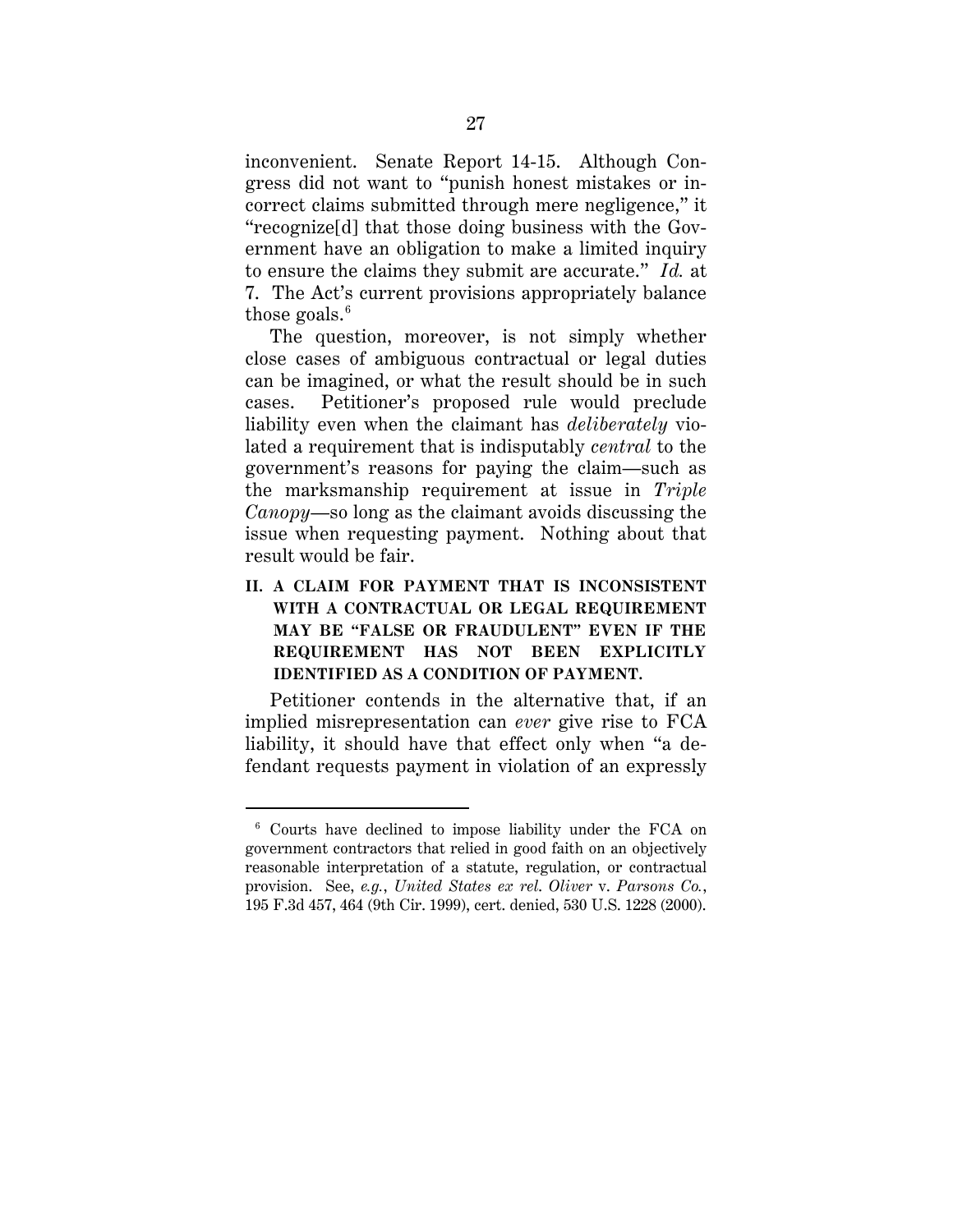designated precondition of payment." Pet. Br. 41. That argument lacks merit. Under the FCA, as under the common law, liability for a deliberately misleading omission turns instead on whether the omission was material to the government's payment decision.

A. Even if petitioner's fallback approach were adopted, petitioner would not be entitled to dismissal of respondents' complaint. The court of appeals correctly explained that "the provisions at issue in this case clearly impose conditions of payment." Pet. App. 15. As petitioner acknowledges (Br. 9), Section 429.439 of the MassHealth regulations states that "[s]ervices provided by a satellite program are reimbursable only if the program meets the standards" described in the subsections of that provision. *Inter alia*, those subsections require the satellite facility to employ a clinical director who "meet[s] all of the requirements" listed in Section 429.423(B), 130 Mass. Code Regs. § 429.439(C), which include the proper "selection of clinical staff" and "supervision of staff performance." *Id.* § 429.423(B)(2)(a) and (c).

A separate regulation states that "MassHealth \* \* \* pays for diagnostic and treatment services only when a professional staff member, as defined by [Section] 429.424, personally provides these services." 130 Mass. Code Regs. § 429.441(A). The definitional provision it cross-references, which is entitled "qualifications of professional staff members authorized to render billable mental health center services by core discipline," specifies requirements for various staff members, including the requirement of a boardcertified psychiatrist. *Id.* § 429.424 (capitalization altered). The regulations thus state explicitly that mental health services are not reimbursable under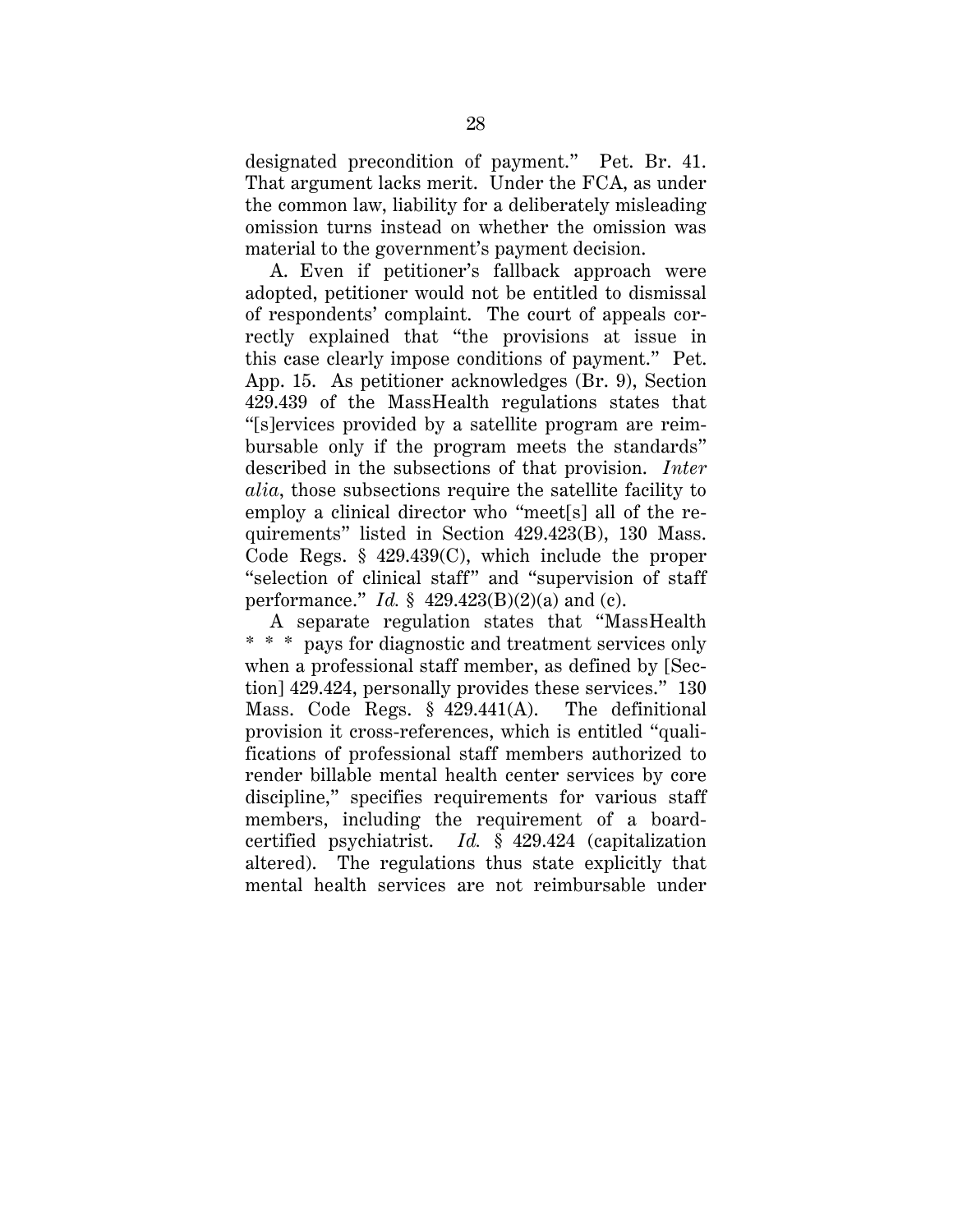MassHealth unless they are provided in accordance with staffing and supervision requirements.

Petitioner argues (Br. 56-59) that Section 429.439 cannot serve as a predicate for liability under the FCA because it is not clear what conduct it requires, how it applies to petitioner's facilities, or whether respondents have adequately alleged that it was violated. Those arguments are relevant to the question whether petitioner violated Section 429.439, and thus to whether respondents can meet their ultimate burden of proof. And, to the extent that the regulation is ambiguous, that lack of clarity may bear on the determination whether petitioner acted "knowingly." See note 6, *supra*. But even if the substance of the regulatory requirements is to some extent ambiguous, the requirements are unambiguously couched as prerequisites to payment. As the court of appeals observed, any distinction between "condition[s] of payment" and other contractual or legal requirements therefore "is not relevant here." Pet. App. 15.

B. Petitioner contends (Br. 43) that, unless a particular legal or contractual requirement has been explicitly identified as a condition of payment, "there would be no logical basis to infer that, in submitting a claim for payment, the claimant impliedly represents that it has complied with that requirement." That is incorrect.

Because a request for payment implies that the claimant has complied with applicable requirements, the request is misleading if the claimant knows, but fails to disclose, that the government will "not get what it bargained for." *Wilkins*, 659 F.3d at 314 (citation omitted); see *Junius Constr.*, 178 N.E. at 674 (partial disclosure is "[m]isrepresentation" where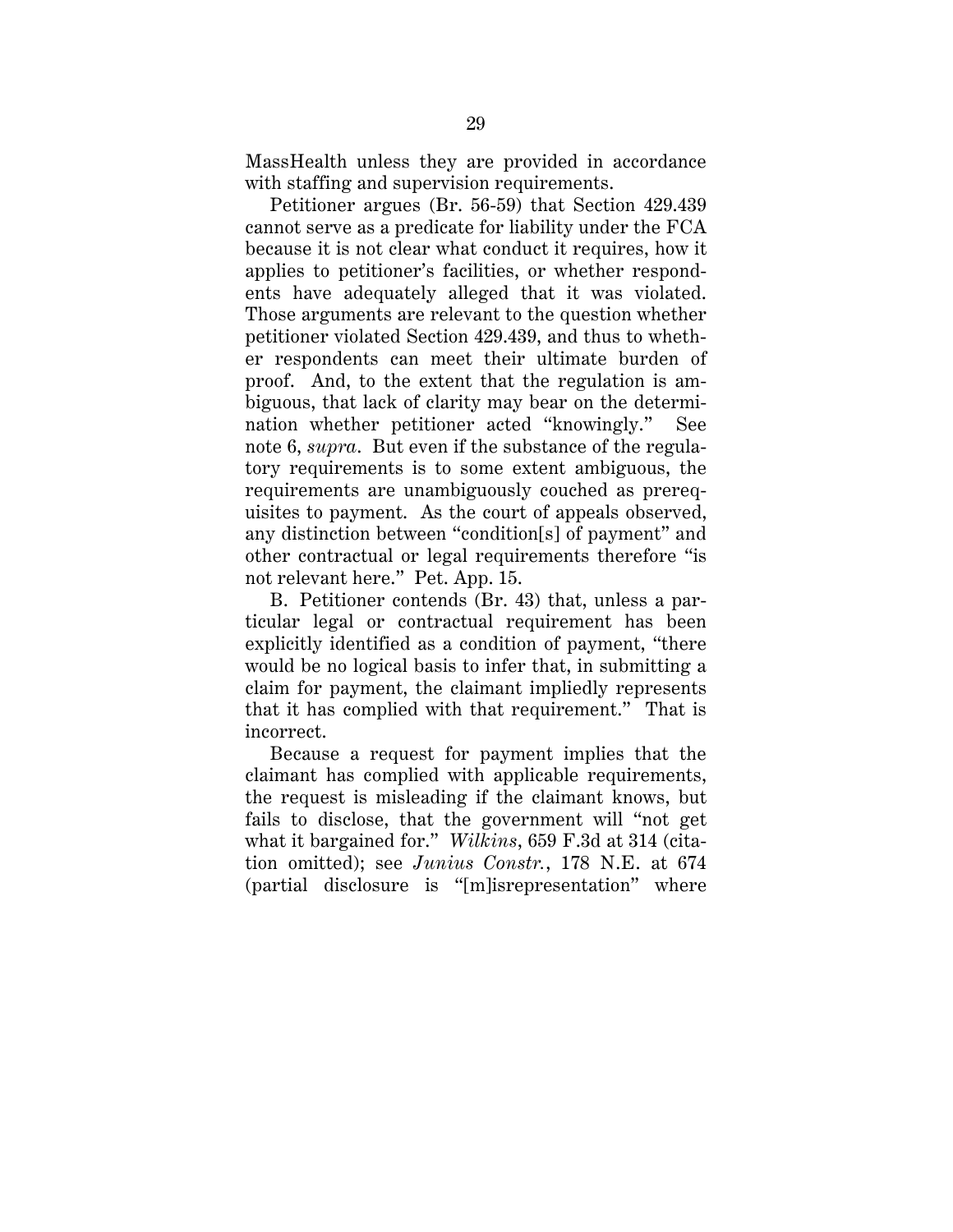undisclosed facts "went to the very essence of the bargain"). Under common-law principles, liability for misleading omissions turns on "whether the person making the statement knows or believes that the undisclosed facts might affect the recipient's conduct in the transaction in hand." Restatement § 529 cmt. b, at 63. A similar approach to materiality is appropriate under the FCA.

Under the FCA, "the term 'material' means having a natural tendency to influence, or be capable of influencing, the payment or receipt of money or property." 31 U.S.C.  $3729(b)(4)$ .<sup>7</sup> When a law or contract states explicitly that payment will be withheld if a particular requirement is not satisfied, the requirement is undoubtedly "material" under the FCA definition. It does not follow, however, that *only* requirements expressly designated as conditions of payment are material to the government's payment decision.

In *Triple Canopy*, *supra*, the requirement that Triple Canopy's guards pass a basic marksmanship test was designated in the contract as one of the contractor's "responsibilities," 775 F.3d at 632, but it was

 $\frac{7}{1}$  Although two of the Act's prohibitions contain the word "material," see 31 U.S.C.  $3729(a)(1)(B)$  and (G), Section  $3729(a)(1)(A)$ does not, but instead imposes liability on any person who "knowingly presents \* \* \* a false or fraudulent claim for payment or approval." The term "false or fraudulent claim," however, has historically been understood as limited to claims that are false or misleading in some *material* respect. Even an explicit false statement appearing on an invoice or claim form will not render the claim itself actionable if the statement has no logical bearing on the government's payment decision. That understanding is consistent with the FCA's common-law antecedents, and with this Court's recognition that "the common law could not have conceived of 'fraud' without proof of materiality." *Neder*, 527 U.S. at 22.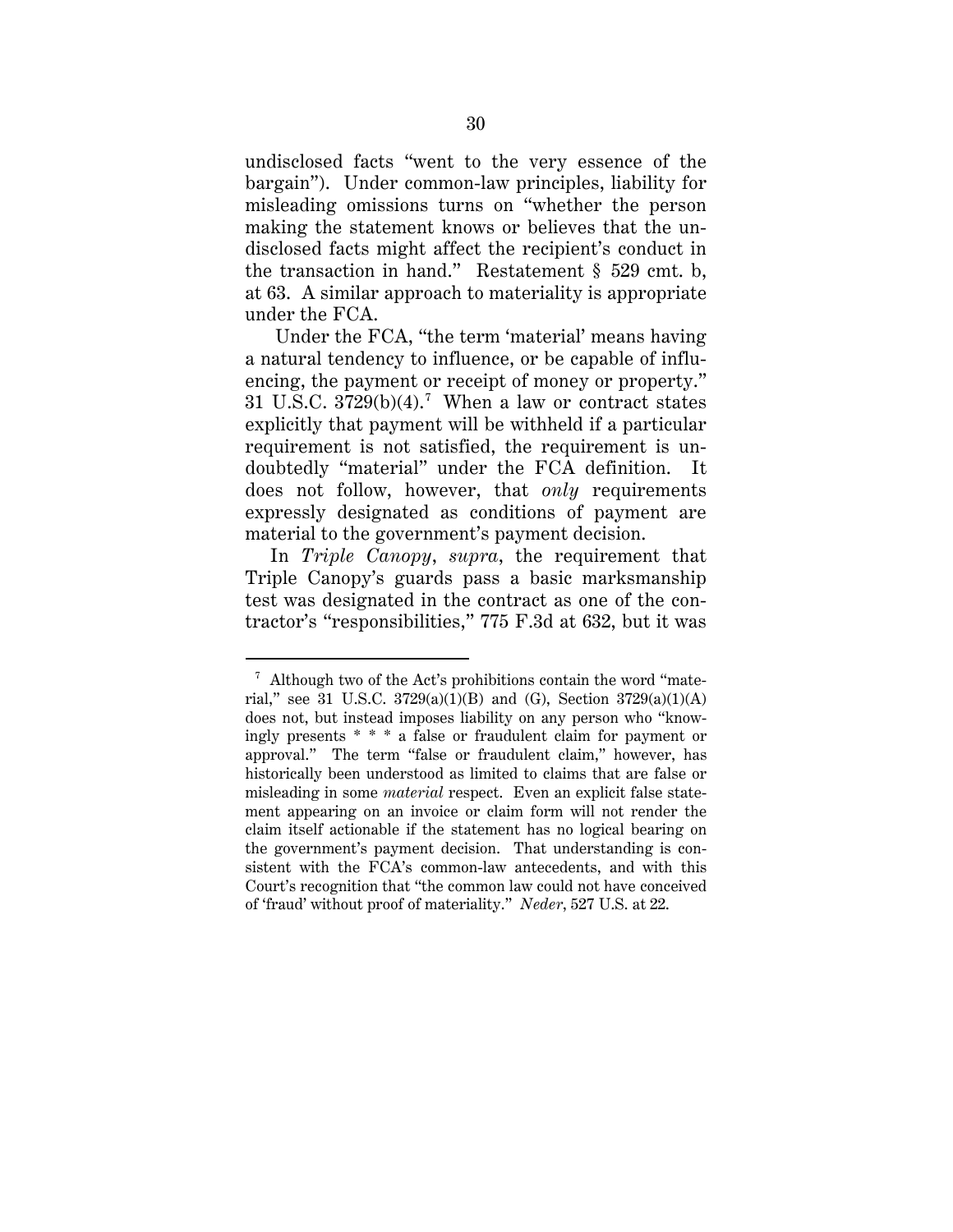not identified as a condition of payment, see *id.* at 637 n.5. Yet there is no doubt that it was central to the government's reasons for hiring Triple Canopy and therefore "material" under the FCA. As the court there observed, "common sense strongly suggests that the Government's decision to pay a contractor for providing base security in an active combat zone would be influenced by knowledge that the guards could not, for lack of a better term, shoot straight." *Id.* at 637-638. It would clearly disserve the Act's purposes to hold that Triple Canopy should escape FCA liability simply because its contract did not specify that non-compliance with the marksmanship requirement would lead the government to withhold payment. Cf. *SAIC*, 626 F.3d at 1269 ("So long as the government can show that supplying gasoline at the specified octane level was a material requirement of the contract, no one would doubt that the monthly invoice [seeking payment for gasoline below the prescribed octane level without disclosing the discrepancy] qualifies as a false claim under the FCA despite the fact that neither the contract nor the invoice expressly stated that monthly payments were conditioned on complying with the required octane level.").

Petitioner's argument also reflects a misunderstanding of the way that government programs work. That the government has not explicitly "conditioned payment on compliance" with a particular requirement (Pet. Br. 47), by threatening not to pay if the condition is violated, does not mean that the requirement is unimportant or peripheral to the government's objectives. Withholding payment is one of many tools that the government uses when a claimant has failed to live up to its end of the deal. The gov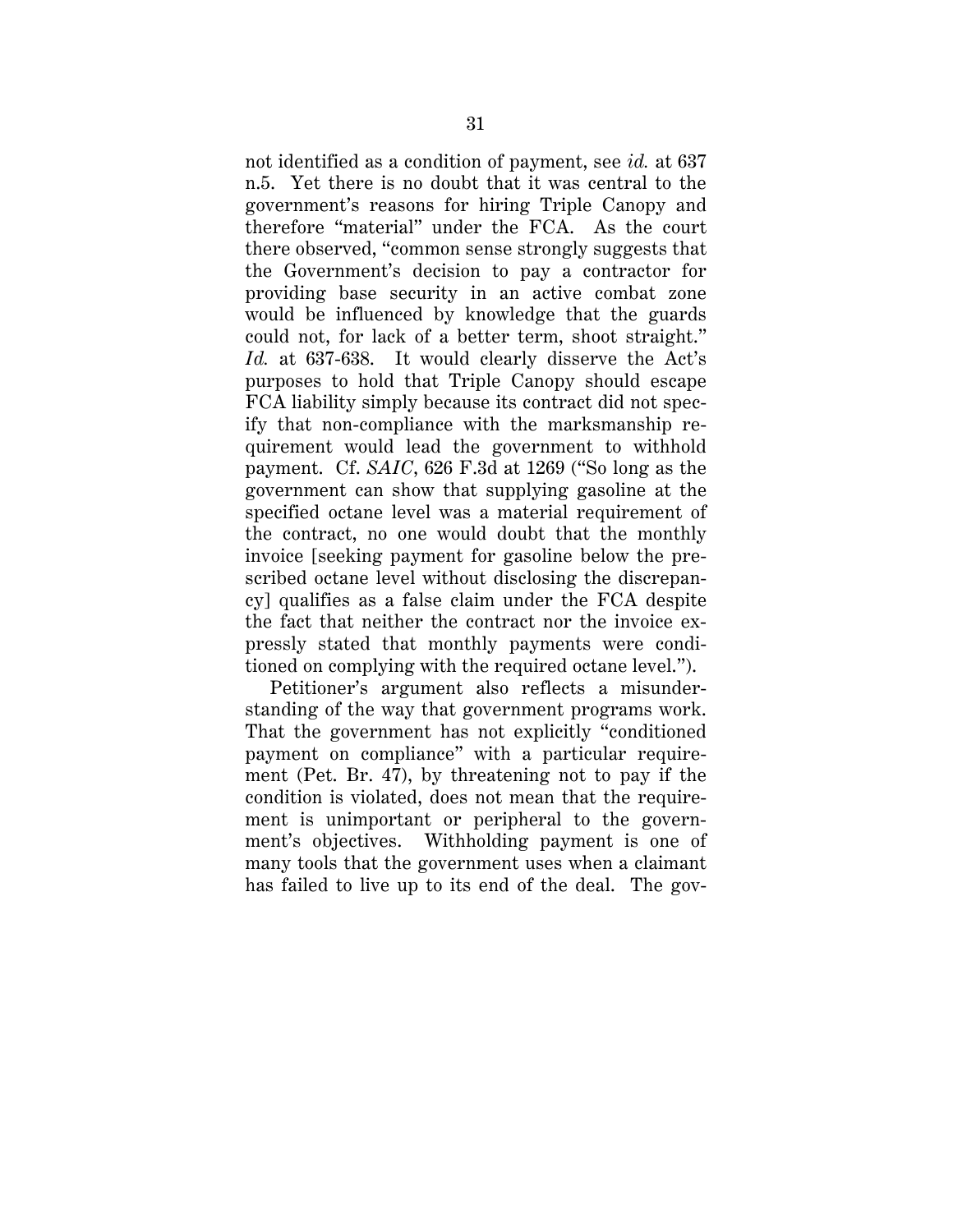ernment often must decide whether to impose a lesser sanction, to renegotiate the deal, or to demand a different form of performance; and its choice of a response other than non-payment does not imply that the breached condition was unimportant. The government can choose knowledgeably among those options, however, only if the claimant admits its failure to satisfy a material requirement. By requesting payment without disclosing that a contractual or legal requirement has been violated, a claimant effectively disables the government from exercising that discretion.

C. Petitioner's other arguments are no more persuasive. Petitioner contends that advance designation of particular requirements as "conditions of payment" is necessary to give claimants "fair notice" (Br. 44) and prevent "unfair" imposition of treble damages and civil penalties (Br. 47). But the common-law rule that misleading material omissions may constitute actionable fraud has not depended on advance notice that particular omissions would be viewed as "material."

Similar arguments were made in *Omnicare, Inc.* v. *Laborers District Council Construction Industry Pension Fund*, 135 S. Ct. 1318 (2015), where the Court addressed whether a publicly traded company's SEC registration statement might be misleading because it included an opinion that implicitly "convey[ed] facts about how the speaker ha[d] formed the opinion." *Id*. at 1328. The defendant argued that asking whether a company has implicitly conveyed incorrect information by stating an opinion would be "hopelessly amorphous, threatening unpredictable and possibly massive liability." *Id.* at 1331 (internal quotation marks omitted). This Court disagreed, noting that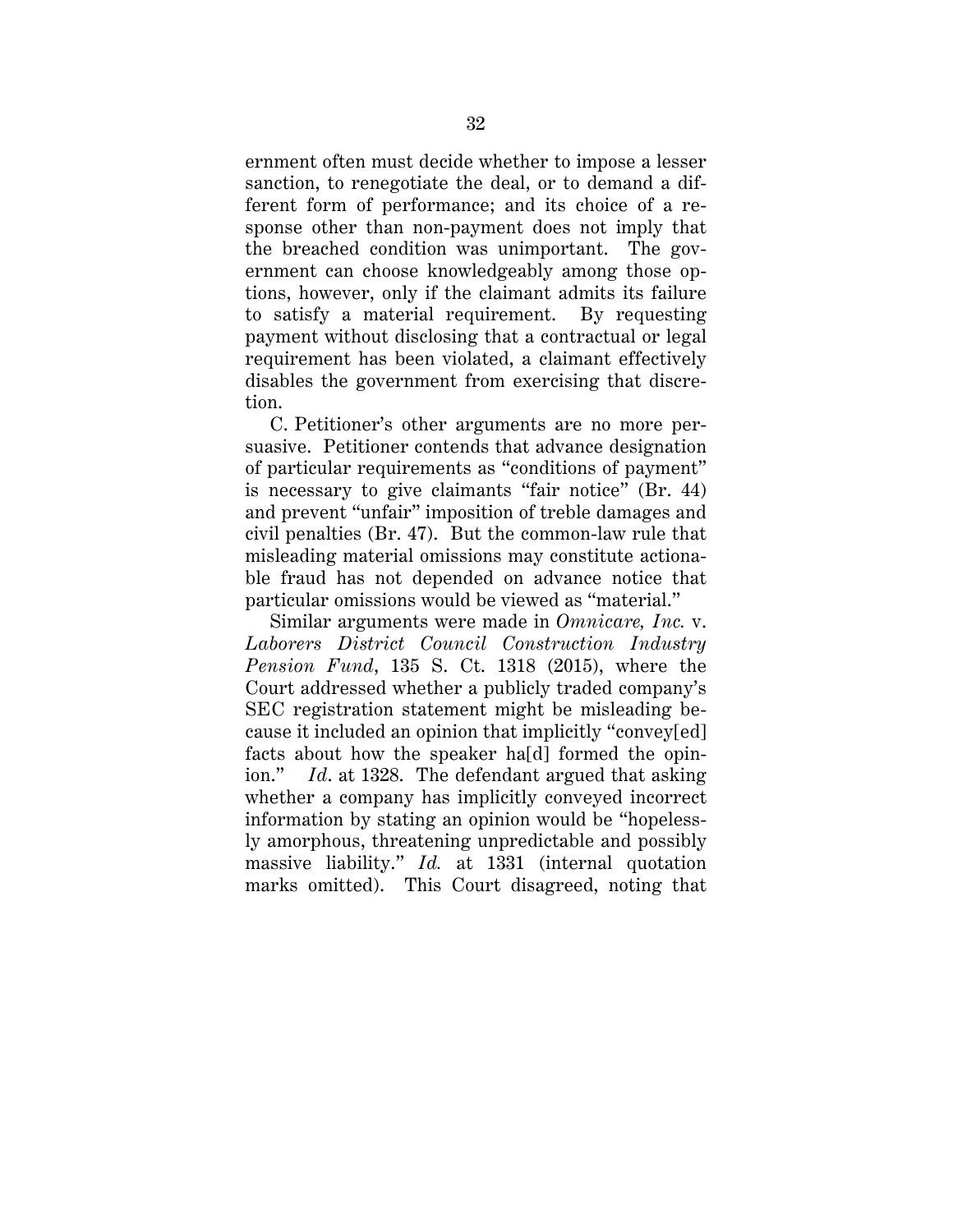"courts have for decades engaged in just that inquiry, with no apparent trouble, in applying the common law of misrepresentation." *Id.* at 1332. The long commonlaw history of civil and criminal liability for fraudulent misrepresentations, see pp. 16-20, *supra*, also refutes petitioner's argument (Br. 44) that it would be "constitutionally suspect" for a recipient of government funds to be held liable for submitting a claim for payment despite "knowingly" violating a "material" requirement.

Finally, petitioner's concern (Br. 53-56) that "bounty hunters" will file meritless claims that threaten treble damages is simply a quarrel with the FCA's qui tam mechanism. Congress viewed "a coordinated effort of both the Government and the citizenry" as the appropriate response to "sophisticated and widespread fraud" by the recipients of federal funds. Senate Report 2. The Act authorizes the Attorney General to intervene in, take over, and dismiss FCA suits when appropriate, see 31 U.S.C. 3730(a) and (c), which provides a further safeguard against abusive litigation.

## **III. RESPONDENTS HAVE ADEQUATELY PLEADED THAT PETITIONER SUBMITTED FALSE OR FRAUDULENT CLAIMS.**

In the present case, respondents pleaded that petitioner had requested payment from the government for providing mental health services at its Arbour facility despite knowing that it had failed to comply with a number of regulatory requirements. Respondents alleged that Arbour had not employed a boardcertified psychiatrist, as required by Massachusetts law. Pet. App. 20; see 130 Mass. Code Regs. § 429.422(A); *id.* § 429.424(A)(1). Respondents also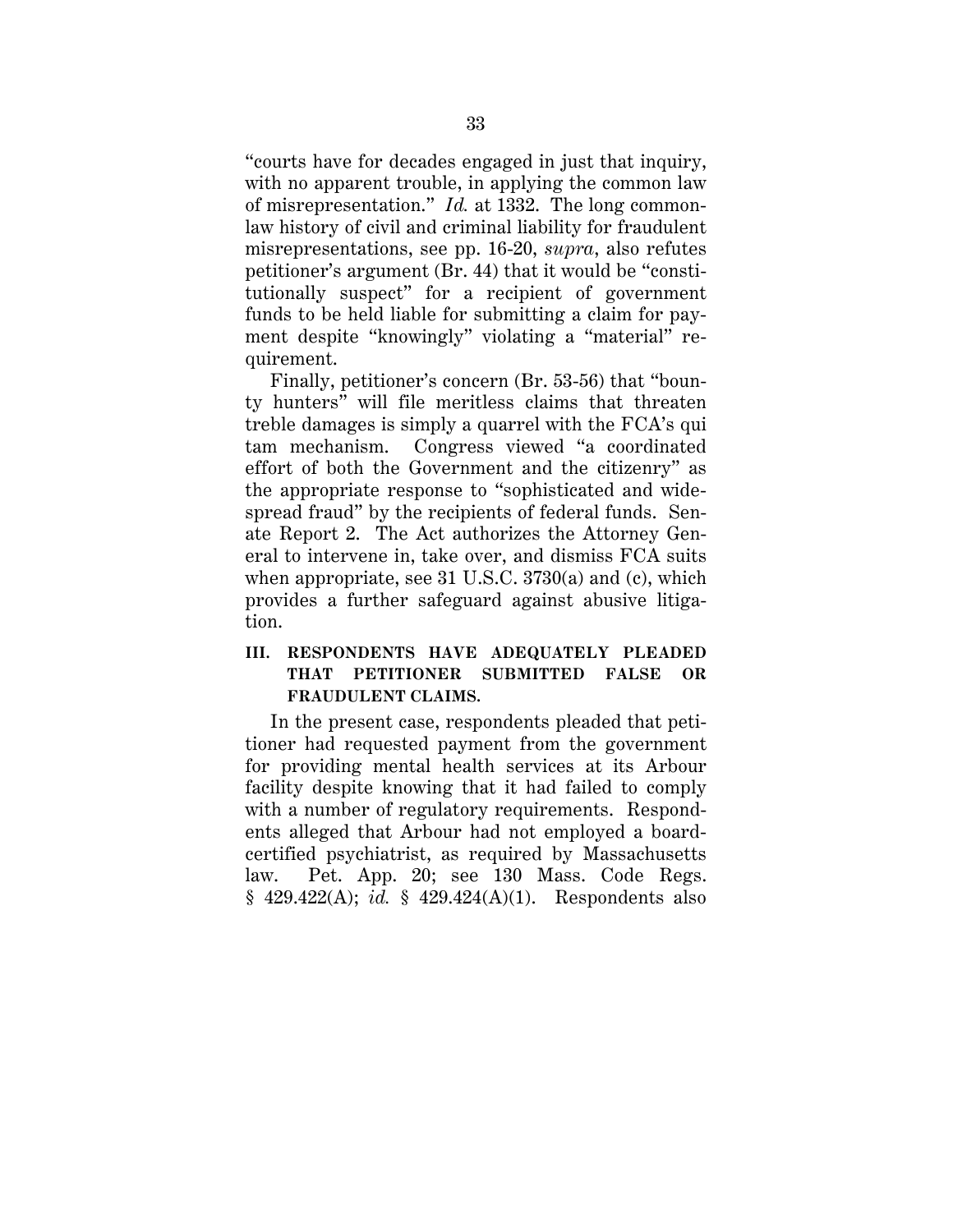alleged that Arbour had employed therapists who "were not licensed for independent practice" and other staff members who were "not \* \* \* licensed as social workers or mental-health counselors." Pet. App. 23; see 130 Mass. Code Regs. § 429.424. And respondents alleged "[t]hat supervision at Arbour was either grossly inadequate or entirely lacking." Pet. App. 16; see 130 Mass. Code Regs. § 429.423(B).

Respondents' complaint thus alleged that, despite knowingly violating multiple regulatory requirements, petitioner had billed the government in full for services provided by its unlicensed and improperly supervised employees. If respondents can prove those allegations, and can show that the violated requirements were material (which is not directly disputed here), petitioner's requests for payment would be "false or fraudulent" under the FCA. Respondents therefore have "provided sufficient allegations of falsity to survive a motion to dismiss." Pet. App. 16; see *id.* at 17 n.14 ("[E]ach time it submitted a claim, Arbour implicitly communicated that it had conformed to the relevant program requirements, such that it was entitled to payment.").